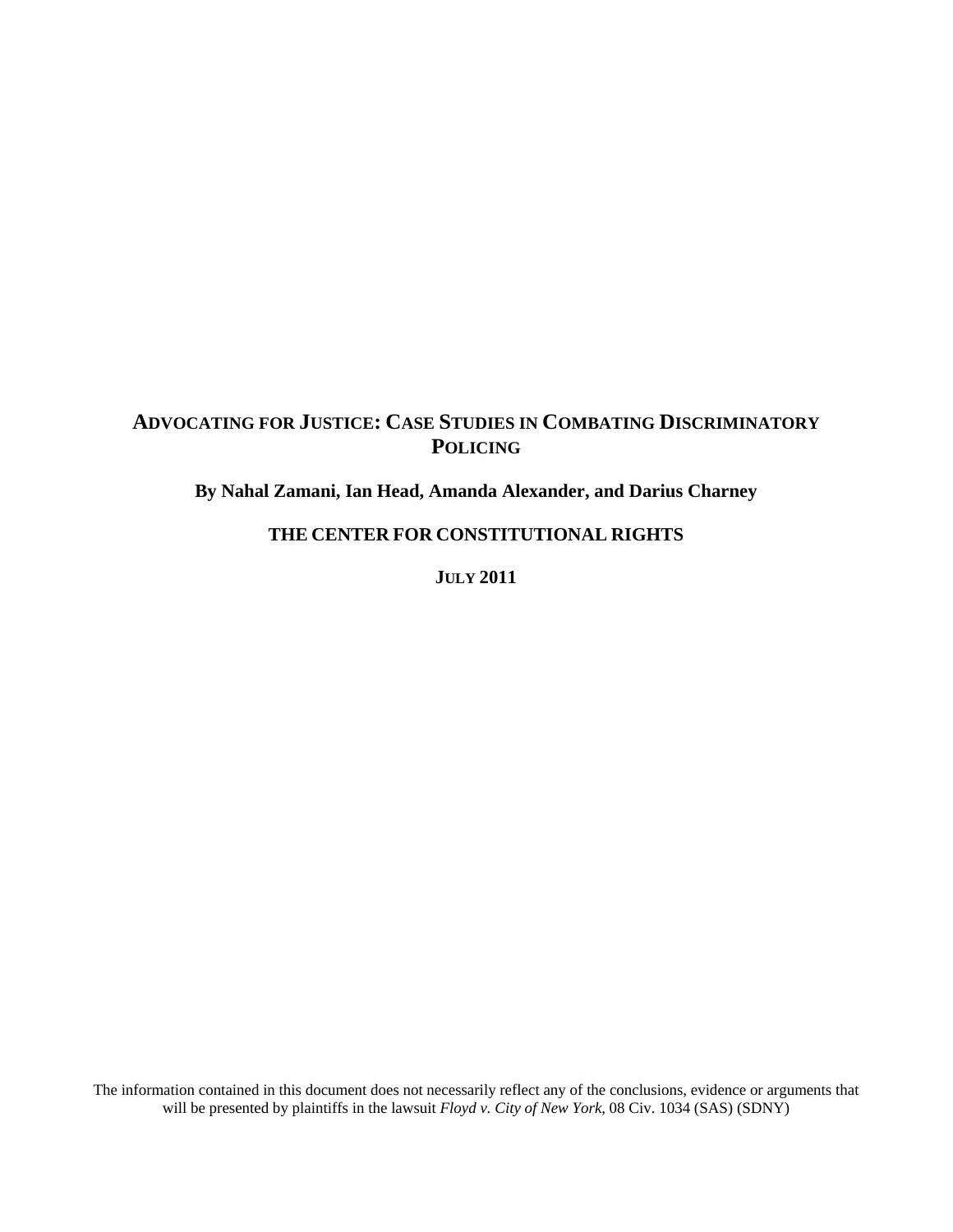## **INTRODUCTION**

The Center for Constitutional Rights<sup>1</sup> (CCR or the "Center") has long been active in the movement to address racial profiling, particularly in New York City. CCR has been combating systematic racial profiling by the New York City Police Department through both litigation and advocacy since the 1990s, and has worked with community groups, attorneys and activists both in New York and around the country on issues of police abuse and targeting of youth, people of color and other minority communities.

In the summer of 2011, CCR interviewed civil rights and police accountability lawyers, advocates, grassroots activists and academics across the United States to inquire about their work addressing police misconduct, abuse and racial profiling practices. The Center also conducted background research on successful models for police accountability, transparency and oversight throughout the country.

Based on this research, we present this paper highlighting strategies for combating racial profiling by police that have been employed by civil society groups in nine different cities across the United States. These strategies include (i) litigation, (ii) collaborations between law enforcement and the communities they police, (iii) legislative and administrative advocacy, (iv) soliciting the involvement of the U.S Department of Justice Civil Rights Division, $^2$  and (v) grassroots organizing and education. The experiences of the groups in these cities, both the successes and the failures, provide some important lessons for those doing anti-racial profiling work in the U.S., which we discuss in the conclusion.

## **CINCINNATI**

#### *History of the Problem*

Cincinnati was the scene of the last major race riot in the United States in April 2001, which was sparked by a police shooting of an unarmed black man, 19-year-old Timothy Thomas, the fifteenth such shooting by Cincinnati police in a six-year period. The rioting that followed Thomas' death saw fires set across the Over-the-Rhine neighborhood where he was shot, a police officer shot, and a citywide curfew imposed for the first time in more than 30 years.<sup>3</sup> Within a week, a U.S. Justice Department team arrived, at the mayor's request, and a month later, a formal pattern and practice civil rights investigation of the Cincinnati Police Division was underway.<sup>4</sup>

#### *(a) Community and Other Civil Society Efforts to Address the Problems*

While the riots and subsequent DOJ investigation were catalysts for deep and wide-reaching policing reforms in the city, the reforms would not have succeeded without the concurrent and prior efforts of community-based and advocacy groups. In 1999, a civil rights lawsuit was filed by Bomani Tyehimba, a black Cincinnati businessman, alleging that he had been subjected to a racially discriminatory vehicle stop, search and detention by Cincinnati police. In March 2001, a month before the riots, the ACLU of Ohio and local African-American groups such as the Cincinnati Black United Front joined the lawsuit, which became a class action alleging a decades-long pattern of racial discrimination against the black community on the part of the Cincinnati police.<sup>5</sup> In the months leading up to the filing of the class action lawsuit, the Black United Front held meetings for African-American residents to register their stories of racial profiling by police in order to build them into the lawsuit.<sup>6</sup>

In addition, in July 2001, the Black United Front, along with several other broad-based grassroots organizations and coalitions representing Cincinnati's communities of color and LBGT community<sup>7</sup> launched an economic boycott of downtown Cincinnati, demanding that the City implement a series of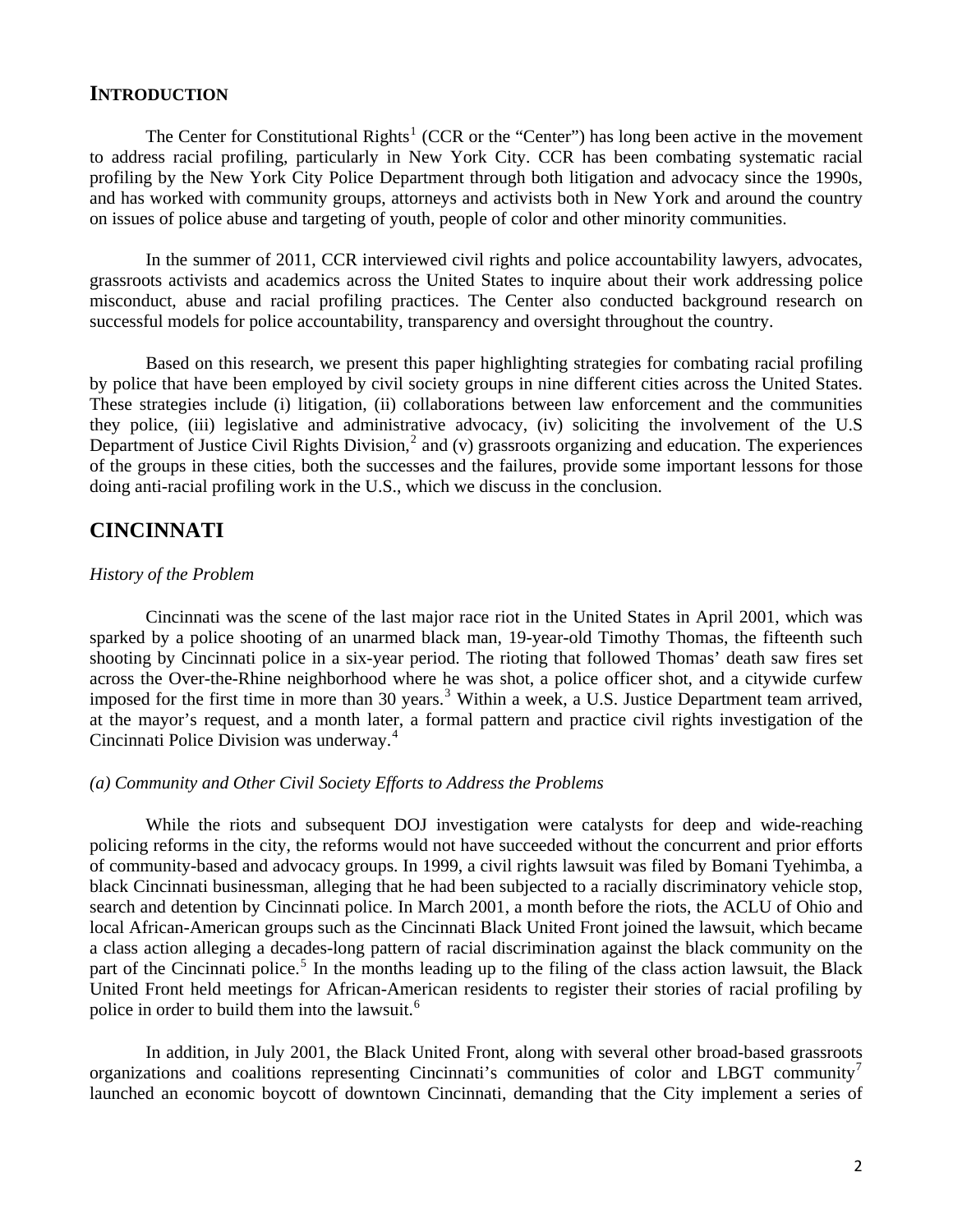measures to address racially discriminatory policing and economic deprivation in the city's black communities. The boycott focused particularly on the city's tourism and hospitality industries and performing arts scene, and led several high profile musicians to cancel concerts and large national organizations to cancel conventions in the city in 2001 and early 2002.

 In April 2002, the parties to the lawsuit and the Fraternal Order of Police signed a landmark "Collaborative Agreement" to settle the lawsuit. Along with a separate but connected Memorandum of Agreement (MOA) executed at the same time by the DOJ and the Cincinnati Police Division, the Collaborative Agreement has produced significant changes for the better built on an innovative "Community Problem-Oriented Policing" approach. Besides requiring the City and Police Division to make changes in use of force policies, create an independent Citizen Complaint Authority (CCA), develop safeguards to ensure bias-free policing, and create new police academy training curriculum, the Agreement called for the implementation of a Community Partnering Plan to train community members to take a leadership role and partner with the police in developing and implementing strategies for addressing crime and disorder problems in the city. $8$  In addition, the Collaborative Agreement provided for a courtappointed monitor to oversee compliance with the Agreement throughout its five-year term.<sup>9</sup>

The Collaborative Agreement was a true bottom-up grassroots effort, with the ACLU-OH, Black United Front, and other groups soliciting community support and input during the negotiation period that would help to shape the content of the Agreement. The Agreement negotiation process included outreach, by way of questionnaires, interviews and focus groups, to eight "stakeholder groups"<sup>10</sup> to gather input on the kinds of policing reforms that should be made. Ultimately, over 3,500 people participated in the process.11 At the same time, the parties engaged in an expert research effort to identify best practices and models from around the nation.<sup>12</sup> As a result of this process, the community took ownership over strategies for reform, ensured that specific demands were met and followed through upon, and that new bodies such as the CCA and the Police Community Partnering Center would be empowered to do strong work.

While problems and challenges remain, the changes under the Collaborative Agreement and DOJ MOA have brought about significant improvements in the relationship between the police department and the city's black community, including improved community perceptions of the fairness and professionalism of Cincinnati police officers, and a decrease in racially disparate outcomes during police-initiated vehicle stops.<sup>13</sup> Incidences of excessive force by police against black citizens have also decreased, and the number of civilian complaints lodged against officers dropped more than 50% between 2004 and 2010.<sup>14</sup>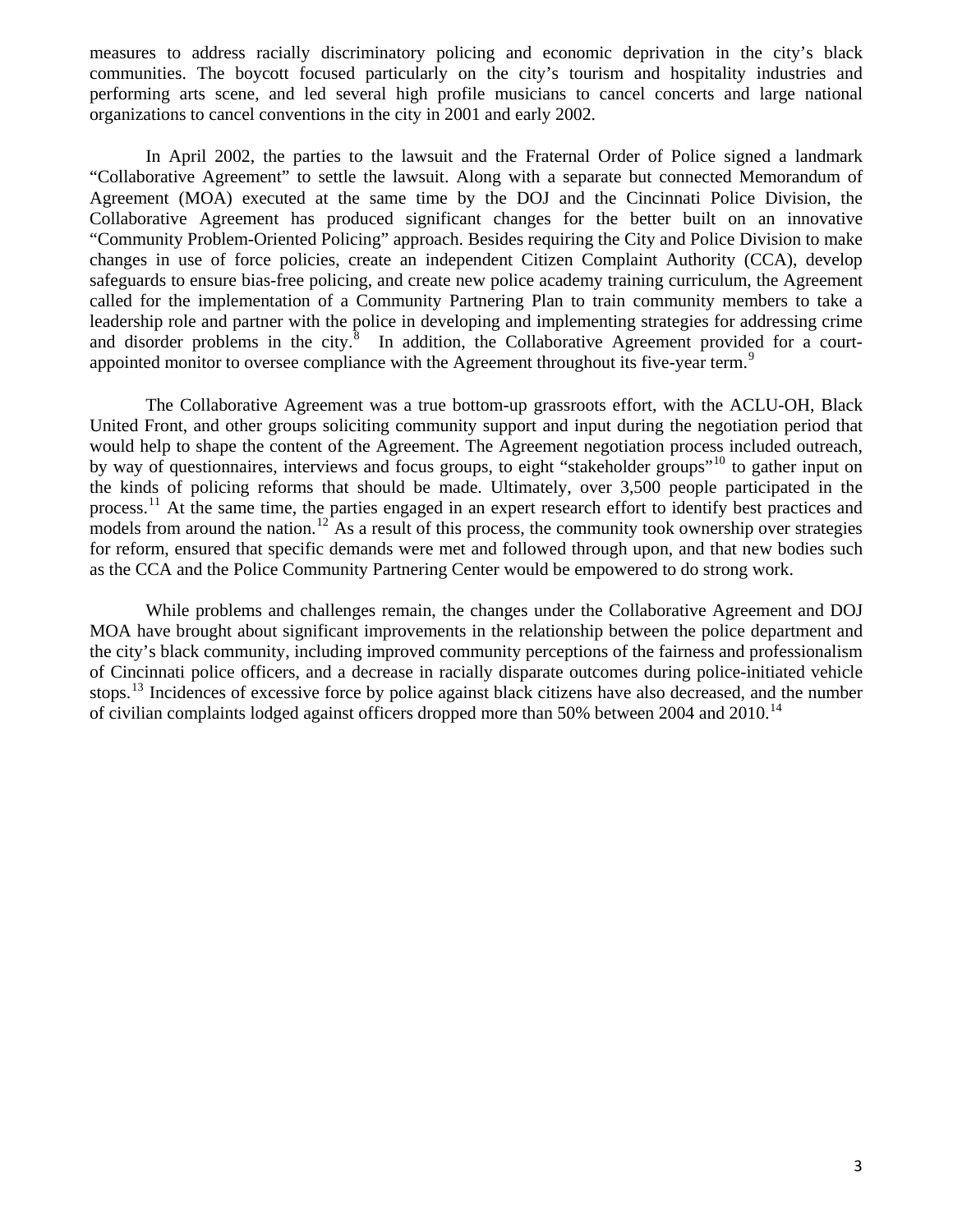## **LOS ANGELE**S

#### *History of the Problem*

Los Angeles has been the home to particularly tense police and community interactions over the past two decades, including the infamous 1991 police beating of Rodney King and the 1999 scandal involving the Los Angeles Police Department's (LAPD) Rampart anti-gang unit.

The U.S. Department of Justice began a preliminary investigation to determine whether to file a "pattern and practice" lawsuit against the LAPD in 1996, but did not take action until after the 1999 scandal involving the Rampart anti-gang unit.<sup>15</sup> In May 2000, the DOJ announced that its investigations had yielded enough evidence to file a lawsuit against the LAPD. Rather than filing a suit, however, the Justice Department used its findings as leverage to reach a voluntary settlement with the city of Los Angeles and the LAPD.<sup>16</sup> In early November, the City Council approved the consent agreement by a vote of  $11{\text -}2$ .<sup>17</sup>

The consent decree required dozens of changes that had the potential to overhaul the LAPD's operations, including: establishing a database of information about its officers and staff that would allow both the promotion of best practices and the identification of problem behavior (also known as an "early warning system"); implementing new rules governing the use of force by officers; the creation of new systems to gather information on traffic and pedestrian stops, to be broken down by patterns in race and ethnicity, the reason for the stop, and the outcome of the stop; and the implementation of new management procedures for the anti-gang unit and other specialized units, with an eye towards eradicating corruption.<sup>18</sup>

It is also important to note that the LAPD has since the mid-1990s been run by the Los Angeles Police Commission, a body of five civilian commissioners which functions like a corporate board of directors, setting policies for the department and overseeing its operations. The Board works in conjunction with the Chief of Police, who acts as a chief executive officer and reports to the Board. There are five civilian members who make up the Board of Police Commissioners. The board has tended to be composed of fairly progressive or liberal individuals.<sup>19</sup>

#### *(a) Civil Society Efforts to Address the Problems*

#### i. ACLU-SC Intervention in the DOJ-LAPD Consent Decree

The ACLU of Southern California (ACLU-SC) has been deeply involved in advocating against racial profiling by the LAPD and pushing to ensure that reforms under the consent decree were met. In December 2000, one month after the consent decree was signed, a coalition of groups represented by the ACLU-SC moved to intervene in the process of monitoring and enforcing the agreement. The coalition expressed doubt over whether President-elect George W. Bush's administration would rigorously enforce the decree. $20$ 

The ACLU often found itself on the opposing side of the DOJ in its interventions around the consent decree's implementation and argued twice against the DOJ with respect to extending the consent decree.<sup>21</sup> The ACLU's interventions were aimed at addressing failures to implement the consent decree's provisions. When the consent decree was up for renewal in 2006, the judge noted the department's failure to implement a new, computerized early warning system ("TEAMS II").<sup>22</sup> The decree was ultimately extended for three more years. However, when up for its second extension in 2009, the DOJ monitor was more in favor of termination and the decree was replaced with a "Transition Agreement" that called for an end to the independent monitor and continued reporting directly to the district court for 18 to 36 months on those areas in which the Department had not yet reached compliance.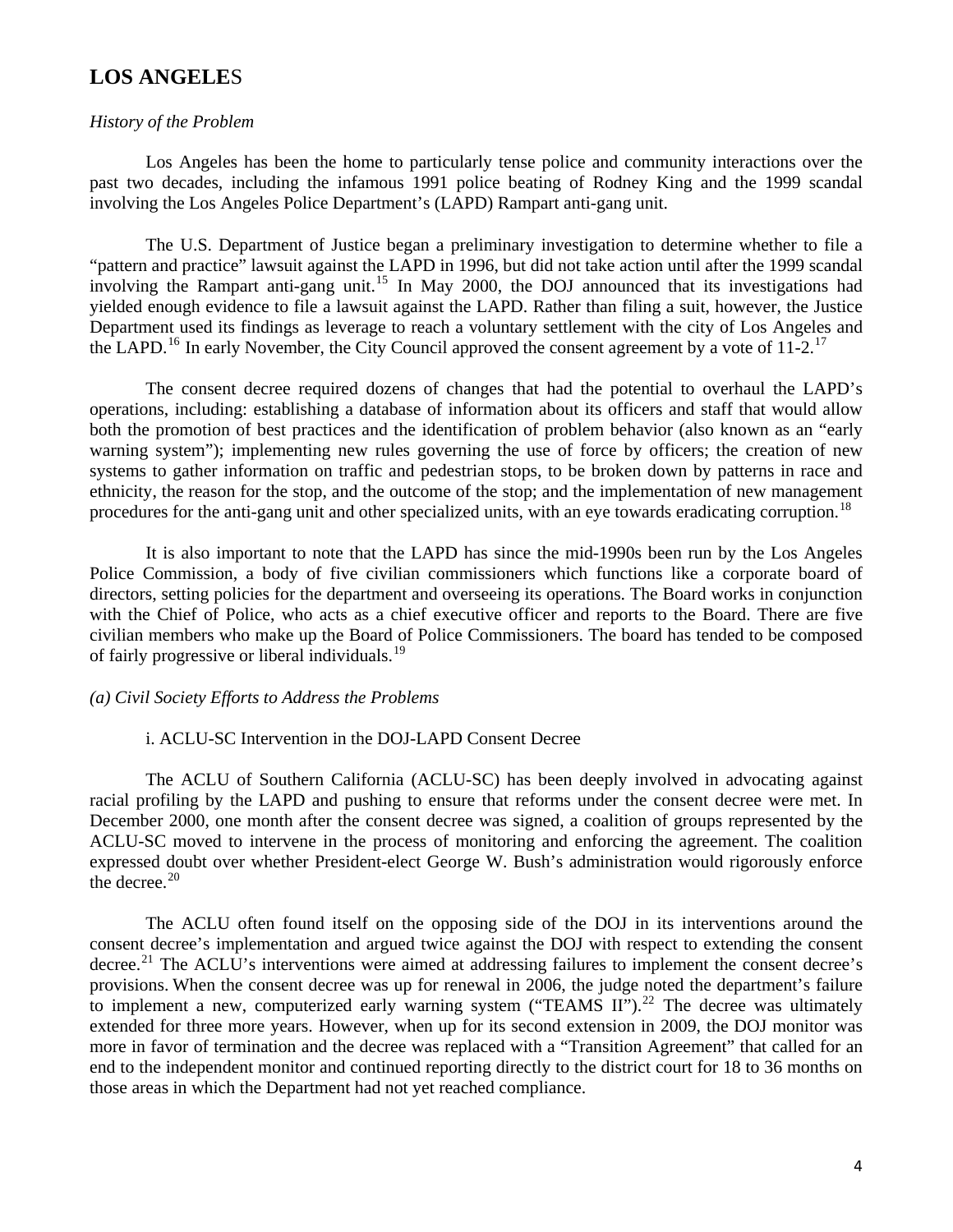#### ii. The Use and Analysis of Stop Data

Pursuant to the Consent Decree, the LAPD began collecting data on all stops and searches and analyzed the FY 2003-04 data. The analysis was conducted by the Analysis Group, took years to complete and cost the department approximately \$700,000.<sup>23</sup> The study was ultimately inconclusive about the existence or non-existence of racial profiling by the LAPD, with the study's authors pointing to a lack of availability of all potentially relevant variables for analysis.<sup>24</sup>

The ACLU responded by commissioning its own report by Yale Law School professor Ian Ayres, after obtaining the FY 2003-04 data through a public records request. The Ayres Report, published in October 2008, re-examined the data and found severe racial disparities in stops, searches, frisks, and arrests even after controlling for crime rates and a number of other factors. The Report also made several recommendations for addressing these disparities, including enhanced data collection by the LAPD, testing officers for unconscious racial bias, an early warning system to identify officers who display systematic racial discrepancies in their policing behavior, and improved anti-bias training for officers.<sup>25</sup>

In early 2009, the Police Commission held a public hearing to discuss the Ayres Report and other issues and recommendations related to racial profiling by the LAPD. Several changes emerged from this hearing, including improved investigations of civilian racial profiling complaints, better validation of the LAPD's anti-bias training, and the creation of a specialized "Constitutional Policing Unit" (with staff trained to investigate any complaint as a potential constitutional violation).<sup>26</sup> However, the LAPD has continued to resist the ACLU's calls for incorporating racial profiling concerns into the LAPD's early warning system. In addition, despite the fact that the semi-annual pedestrian and vehicle stop data released by the LAPD still shows very large racial disparities, the Department has refused to do another statistical analysis of the data, and have no obligation to release the stop data to the ACLU or anyone else.<sup>27</sup>

iii. Grassroots Organizing Efforts

While the ACLU has been an important champion of civilian monitoring of the consent decree and of police reform, there has been a notable lack of grassroots coalition building around racial profiling and stops-and-frisks in Los Angeles. Organizing is taking place around the Skid Row area in downtown Los Angeles, but that neighborhood has its own peculiar history and set of issues. Additionally, a local chapter of the Bill of Rights Defense Committee has been promoting a broad police reform package, however, a grassroots coalition has not coalesced around these issues in a sustained way.

## **MILWAUKEE**

#### *History of the Problem*

The Milwaukee Police Accountability Coalition (MPAC) was formed by a group of Milwaukee residents who had been advocating for better housing, public education, and economic stability with low income communities of color and were getting more and more complaints from residents, particularly in Milwaukee's black, Latino, and Hmong neighborhoods of police violence and unprofessional behavior.

Around the time MPAC was formed, in 2002, Larry Jenkins, an unarmed African-American man, was shot to death by Officer Jon Bartlett following a traffic stop. The MPAC leadership consisted primarily of families who had directly experienced police violence, including the deaths of family members, as well as concerned residents, researchers, organizers, and press allies. Bartlett was later indicted as the leader of the high-profile, near-fatal beating of Frank Jude by multiple MPD officers.<sup>28</sup>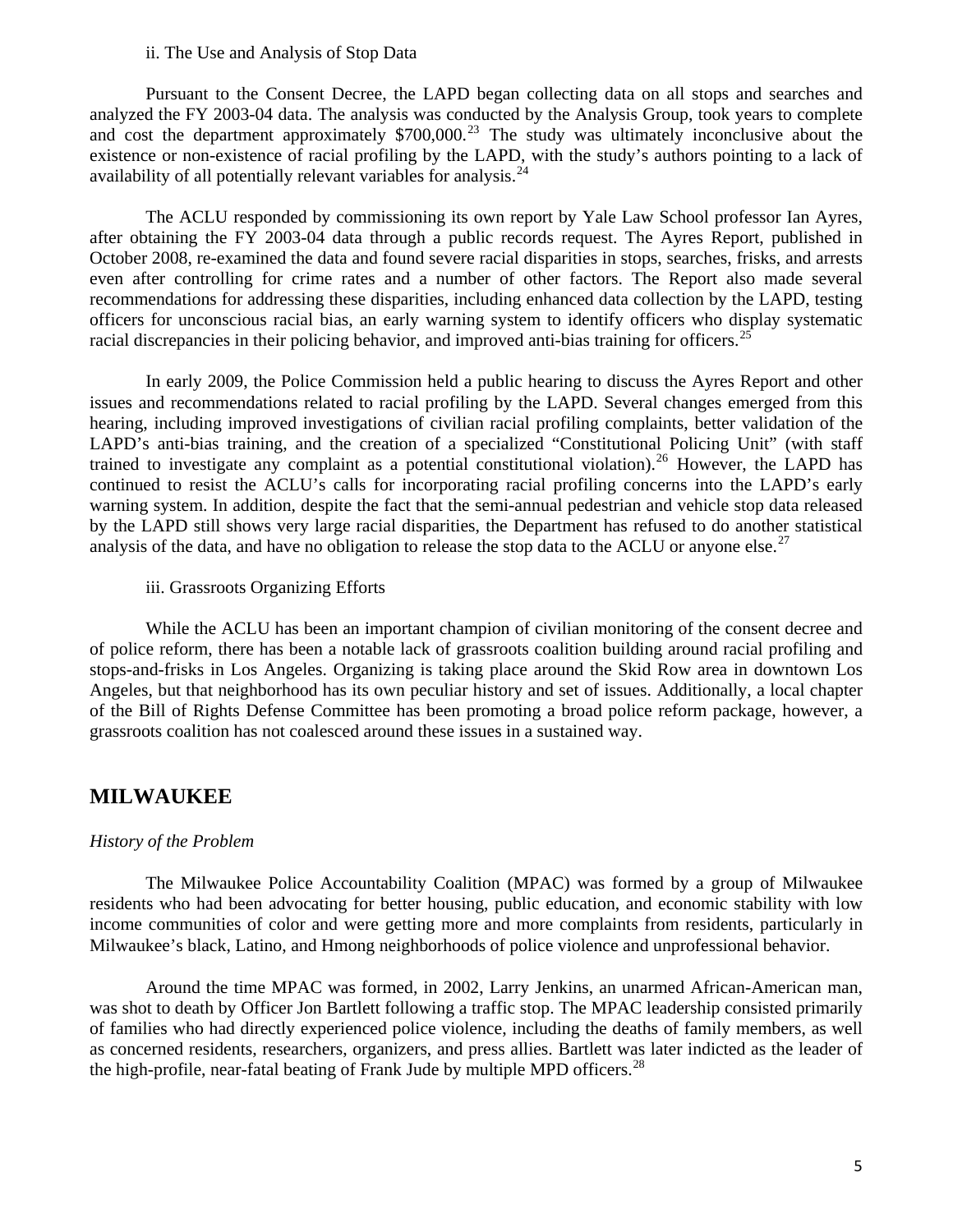The Milwaukee Police Department is monitored by the Fire and Police Commission (FPC), an independent oversight body. After intense pressure from MPAC, Milwaukee's mayor commissioned a 2006 investigation by the Police Assessment Resource Center (PARC), which emphasized the fact that the FPC's citizen complaint process was "badly broken."

## *(a) MPAC's Efforts to Address the Problems*

MPAC kicked off in 2002 with a series of rallies, teach-ins and community meetings focusing on improving community stability and public safety in the predominantly African-American and Latino neighborhoods of Milwaukee.<sup>29</sup> The coalition was grounded in the practice of asking those affected by police violence to share their stories and engage in their own and other's advocacy—building a culture of unity and support among victims of police brutality and their families. A resounding theme of MPAC members' stories was that the mechanisms for lodging complaints against officers were inadequate, as were accountability mechanisms in the context of a police culture that incentivized silence with regards to police misconduct. The Coalition also helped people file complaints with the FPC and the police department's office of internal affairs in addition to leveraging legal support and press coverage.

Further, MPAC made a concerted effort to reach out to a broad audience, including those who had already heard of reports of police brutality in local, "ethnic media" and who already did not condone brutal police force. Framing police brutality as a crime resonated with such audiences. MPAC also spoke with rank and file police officers, telling them that they did not have to submit to a culture of violence. Some officers agreed with the Coalition's position. MPAC also did presswork and organizing to reach out to receptive decision-makers, elected officials and City Council members. From 2004 to 2006, the City Council advocated for change, fueled by community member support.

MPAC targeted much of its advocacy efforts at reforming the Fire and Police Commission, arguing the FPC's serious problems with the handling of citizen complaints were indicative of the dismal relationship between the Fire and Police Commission and many Milwaukee residents. Through MPAC's extensive advocacy, the Mayor was ultimately forced to undertake a complete overhaul of the Fire and Police Commission.<sup>30</sup> After a long process of collaboration between MPAC and the mayor and City Council, MPAC ultimately forced them to move and make reforms happen.

## **MINNEAPOLIS**

Communities United Against Police Brutality (CUAPB) was founded in 2000 by four Minneapolis residents who came together after a particular egregious act of police brutality, in which an unarmed man was shot 35 times by police in an alleyway behind his home. Founding members of CUAPB were tired of what they saw as ineffective police oversight as the Minneapolis Police Department's Internal Affairs Unit, as well as the local independent Civilian Review Authority, had delivered little to no accountability for acts of police violence. CUAPB works to increase police accountability in Minneapolis through a communitydriven effort, $31$  and has become a driving force of police reform in Minneapolis, particularly through its 24hour hotline service, the publication of policing data on its website, and its Copwatch work.<sup>32</sup> Notably, CUAPB maintains a database of police complaint records on its website that includes information about individual officers obtained through Minnesota Data Practices Act requests from the Civil Review Authority and the police department's Internal Affairs Division.<sup>33</sup> CUAPB has also pursued changes in police practice through litigation. In 2006, the organization settled a federal class action lawsuit, *Robinson v. City of Minneapolis,* which led to a new requirement that video cameras be placed in all police squad cars. CUAPB has also monitored police activity in homeless shelters in downtown Minneapolis since 2007, and has helped to curb aggressive searches, beatings, and confiscation and destruction of shelter residents' property by police.<sup>34</sup>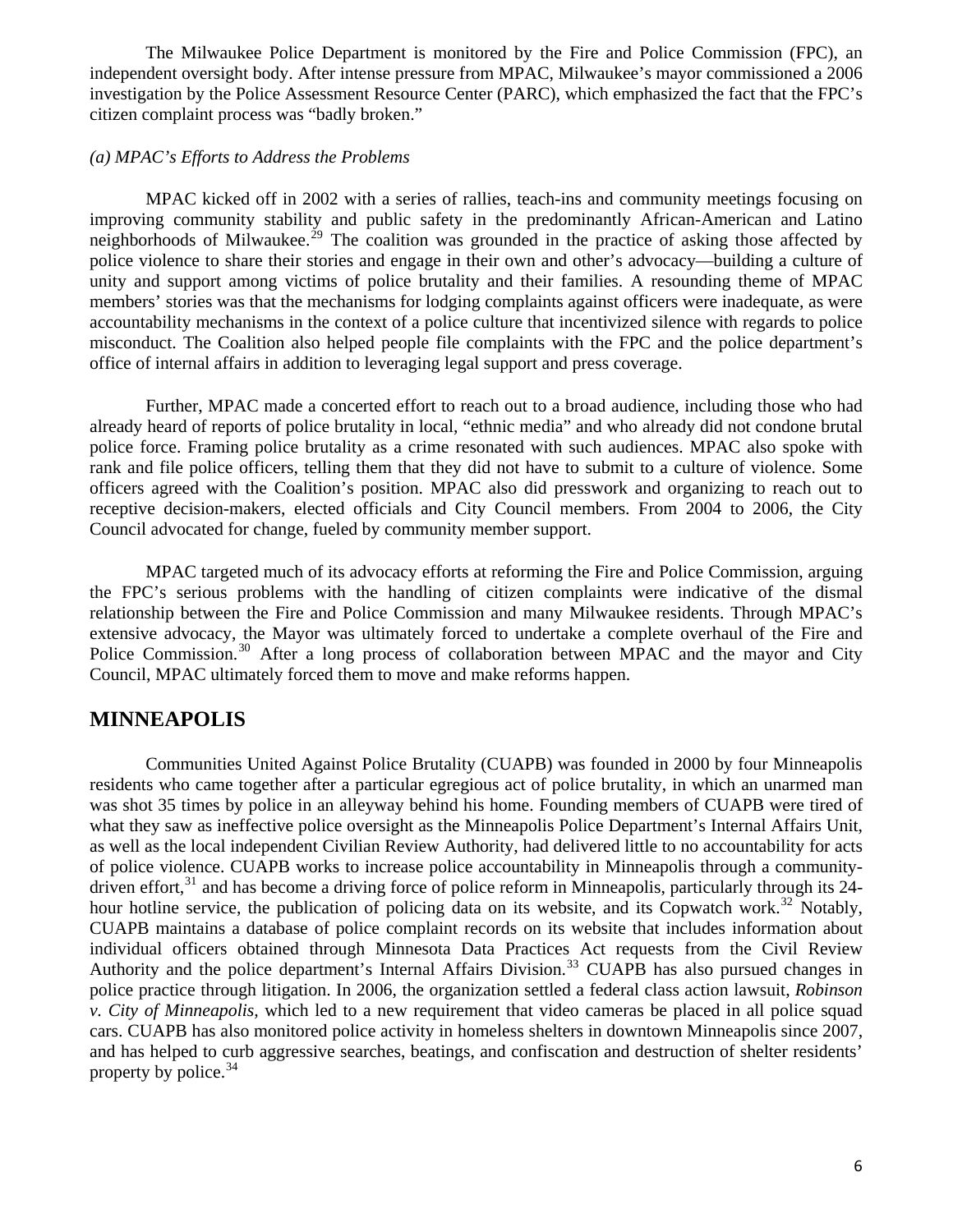The CUAPB's successes in collecting and disseminating information about the Minneapolis Police Department, while prompted by incidents of brutality more often than profiling, illustrate the importance of establishing mechanisms for accountability, transparency and oversight.

## **NEW ORLEANS**

## *History of the Problem*

The New Orleans Police Department (NOPD) has been notorious for excessive force and rights violations for several decades. A 1991 U.S. Justice Department report listed New Orleans as having the highest rate of citizen complaints of police brutality in the country.<sup>35</sup> Following numerous scandals and abuses in the 1980s and '90s, the Justice Department threatened to bring civil actions against New Orleans for a pattern of rights violations.<sup>36</sup> As a result, in 2002 the mayor initiated a Police-Civil Review Taskforce, whose mission was to evaluate the creation of a citizen review board to consider complaints against police officers. The taskforce researched over 100 U.S. cities to discern the most successful model for police oversight.<sup>37</sup> The taskforce ultimately recommended the creation of an Independent Police Monitor's Office. However, no monitoring mechanism was formed at the time.

Police violence and misconduct continued, culminating with the extreme violence in the wake of Hurricane Katrina in 2005, including the Danziger Bridge shootings, and the subsequent cover-up. In recent years, 20 police officers have been charged in federal civil rights cases alleging unwarranted force against civilians.38

## *(a) Community and Other Civil Society Efforts to Address the Problems*

### i. Creation of the Office of Independent Police Monitor

In 2006, when a gunman shot five teenage boys on a street corner in Central City, New Orleans residents, community activists, and officials met to strategize around crime and policing. That year, a grassroots organization called Safe Streets/Strong Communities conducted a survey and found that twothirds of respondents stated that they did not trust New Orleans police and would likely not report crimes or cooperate in investigations because of that distrust.<sup>39</sup> A public hearing was held in June  $2008$  and a month later the New Orleans City Council unanimously passed an ordinance creating the Independent Police Monitor's Office.<sup>40</sup> The Monitor's office is part of the Office of the Inspector General, whose primary responsibility is investigating corruption, fraud and abuse.<sup>41</sup> Passing the ordinance was greatly aided by linking efforts to combat corruption internally with police accountability to the community.

The Monitor's office began operations in August 2009, but had a slow start and became locked in battles and administrative stalemate with the NOPD leadership.<sup>42</sup> The Monitor's office does not have any disciplinary or investigatory powers, instead focusing on review and policy reform. While community activists have expressed frustration over the office's lack of investigatory power, the Monitor's office has a broader mandate and can embark on larger projects, such as monitoring patterns in stops-and-frisks and issuing reports, rather than only investigating individual cases of officer misconduct. They can also sit in on disciplinary hearings and issue reports on whether such hearings are efficient. The Monitor's office confers with prosecutors, witnesses, and whomever else they need to, and thus enjoys unusually broad access to information. A major focal point for the Monitor's office is improving the role of data collection within the NOPD as it relates to racial profiling and use of force. The Monitor's office is currently working on a project to look at the use of Field Interview Cards and plans to make a recommendation to this effect.

However, the Monitor's office has noted several impediments to its work. Many department policies have not been updated to incorporate legal decisions of the past decade, including those decisions regarding Fourth Amendment rights.<sup>43</sup> The Monitor's office is also concerned the NOPD may be collecting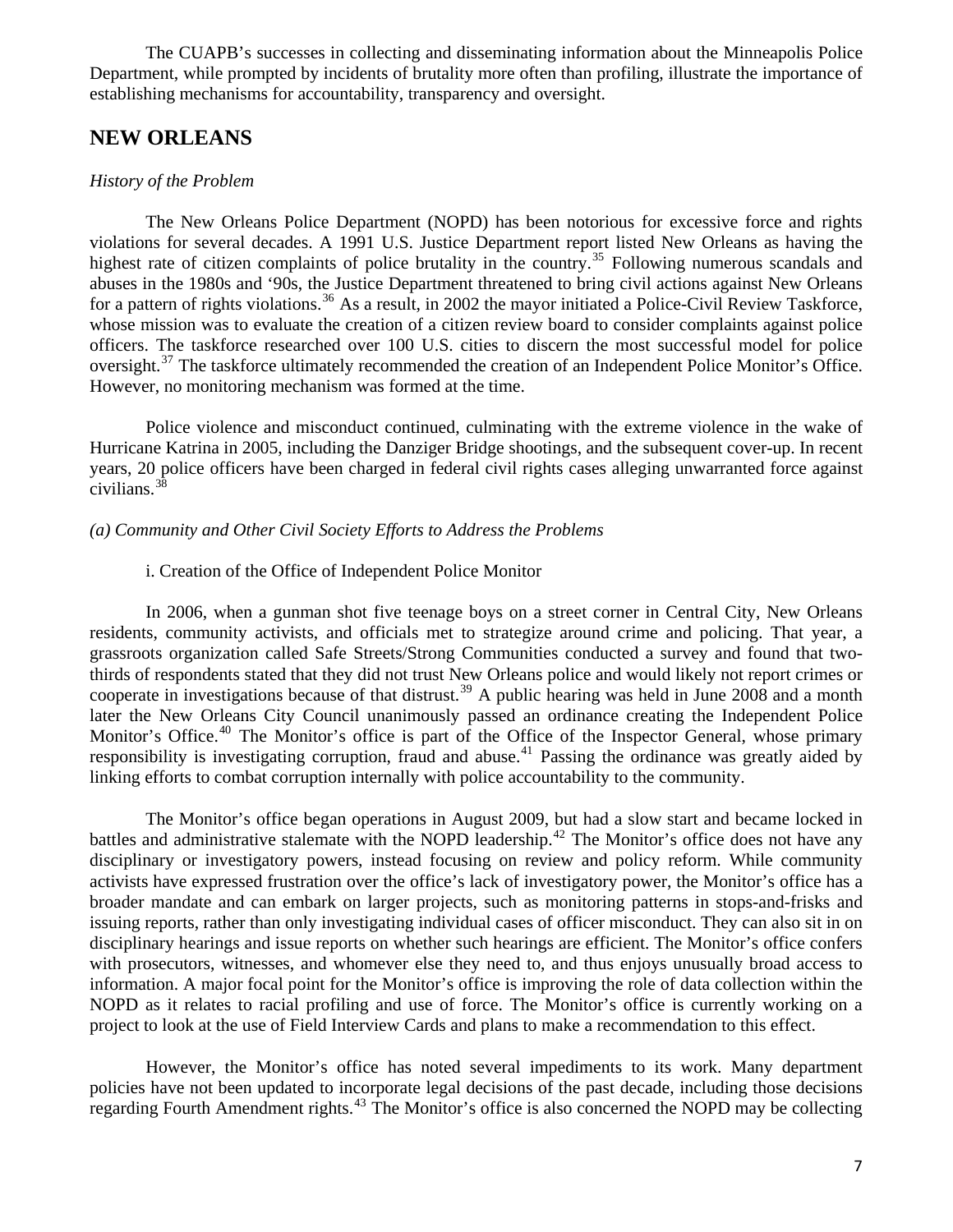too little data that would be useful for monitoring purposes, and too much data about innocent people who are stopped. Further, the Monitor's staff cautioned that police accountability advocates should not compromise on their core demands for what a Monitor's office should be empowered to do. Advocates in New Orleans had high ideals that were ultimately whittled down in the process of establishing the office. While additional gains might be won through a consent decree, this remains uncertain.

#### (b) *U.S. Department of Justice Investigation of the NOPD*

In May 2010, the Civil Rights Division of the U.S. Department of Justice opened a pattern-andpractice investigation into the NOPD. While The DOJ's decision to investigate was due in part to lobbying and organizing by advocates on the ground, including a trip by community members to Washington, D.C,<sup>44</sup> advocates themselves have also acknowledged that the series of well-publicized, horrific police killings of black New Orleans residents in the days following Hurricane Katrina, which had been the subjects of DOJ criminal investigations, is likely what ultimately convince DOJ to act. $45$ 

 After a 10-month investigation, DOJ released a report in March 2011, finding that the NOPD routinely "engages in patterns of misconduct that violate the Constitution and federal law."46 The DOJ found that the deficiencies that lead to constitutional violations span the operation of the entire department, from how officers are recruited, trained, supervised, and held accountable, to the operation of Paid Details.<sup>47</sup> The study found routine use of excessive force with impunity and patterns of stops, searches, and arrests that violate the Fourth Amendment, in that officers failed to articulate sufficient facts to justify such stops and subsequent actions. The DOJ will therefore seek to negotiate a consent decree with the NOPD that will place the NOPD under court-ordered supervision as it attempts to implement reforms designed to address the myriad of problems found by the DOJ.<sup>48</sup>

The Monitor's office considers the role of the DOJ as an important factor in promoting a climate of change. The presence of the federal government makes it harder for the NOPD and the police union to resist the recommendations of the Monitor's office.<sup>49</sup>

## **NEW YORK**

### *History of the Problem*

Over the past decade and a half, New York has been the stage for a large number of horrendous incidents of police brutality and abuse of people of color, including: the 1997 assault and sodomizing of Haitian immigrant Abner Louima in police custody; the 1999 41-gunshot killing of Amadou Diallo in front of his apartment as he pulled out his wallet to identify himself to the police; the 2005 sexual assault of a 35 year-old Latina woman by officers after being stopped for a traffic violation; the 2006 50-shot fatal shooting of Sean Bell after his bachelor's party; the 2008 beating of and homophobic tirade against two lesbians of color by officers responding to a noise complaint; and the 2008 tasing and subsequent death of Iman Morales at the hands of police who had been called because Morales was suffering from a seizure.

Though each incident of brutality sparked outrage in New York and throughout the country, the New York Police Department (NYPD) continues to accelerate its use of controversial and aggressive practices--to the detriment of the rights, dignity and, in some cases, lives, of New Yorkers.

Perhaps no policing practice has had a more wide-ranging and detrimental impact on New York's communities of color than the NYPD's aggressive use of stop-and-frisk. As has been widely reported in the media and academic circles, the NYPD's use of stop-and-frisk has exploded over the last decade, as the number of stops have increased by more than 600% since 2002, the first year of the current administration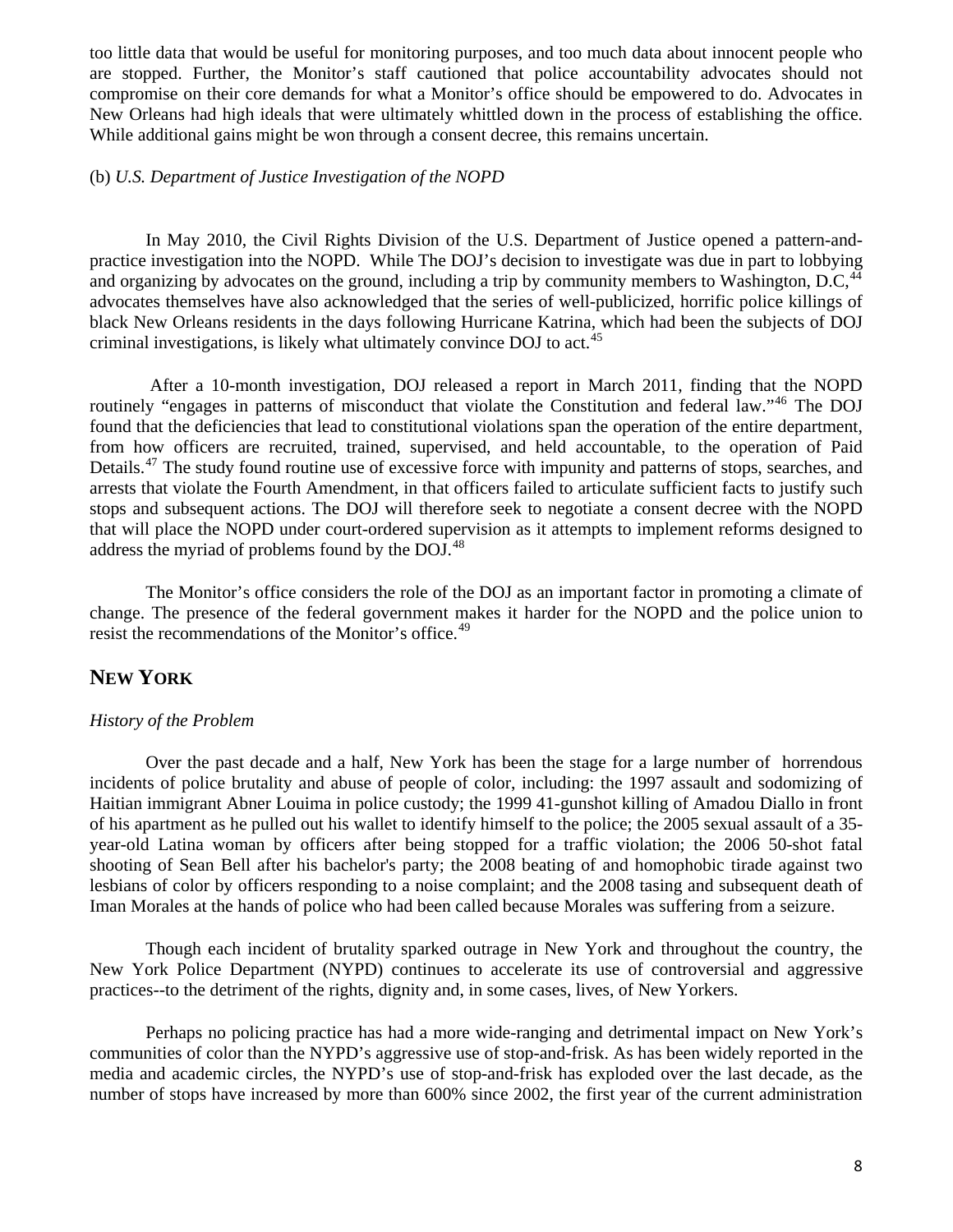of Mayor Michael Bloomberg and Police Commissioner Raymond Kelly, even as the City's crime rate has either decreased or remained essentially flat during that time. Even more disturbing are the severe racial disparities in who is impacted by the practice, as black and Latino New Yorkers comprise roughly 85% of all persons stopped-and-frisked each year, despite together comprising just over 50% of the City's population. And when it comes to the efficacy and efficiency of the practice, the numbers are similarly dismal: less than 10% of the stops result in an arrest and just over 1% result in the recovery of a weapon.

Not surprisingly, the practice has contributed to continued mistrust, doubt and fear of police officers in communities of color that are already scarred by major incidents of police violence. Yet, despite these concerns, the NYPD feels empowered to continue these disturbing practices: the first quarter of 2011 witnessed the highest stop totals of any quarter on record, and the department proudly boycotted September 2010 City Council hearings on stop-and-frisk, despite presentations that questioned the policy's efficacy and fairness. Moreover, the New York City Civilian Complaint Review Board, which investigates complaints from New Yorkers about police misconduct, including improper stop-and-frisk, has no authority to take action against officers who violate citizens' rights.<sup>50</sup> Simply put, there are currently no meaningful systems for ensuring the transparency and accountability of the NYPD.

### *(a) Advocacy, Organizing and Legislative Efforts*

Grassroots and community led groups have long led the struggle for police justice in New York. Often initially mobilized by heinous incidents or acts of violence, advocates, organizers and affected family members have sought to keep their communities safe from violence, called for meaningful systems of transparency and accountability of the NYPD, and have worked together to challenge policing practices that only serve to terrorize and brutalize communities of color.

Increasingly, these groups are working together to advocate for alternative NYPD policies and practices, educating community members through "Know Your Rights" legal trainings, holding community forums and allowing New Yorkers to act as spokespeople with regards to the human impact of harmful NYPD policing practices, pursuing litigation, researching legislative opportunities, and expanding the conversation around police violence, harassment, profiling and abuse to include the stories of LGBT youth, women and trans women of color, those profiled as being involved in the sex trades, gender nonconforming individuals and immigrants.

The work of advocates, however, has been severely hindered in a post-9/11 context that reinforces a "police are heroes" narrative where anyone who critiques the NYPD is considered un-American, unpatriotic, and encumbering efforts to address terrorism. Further, when there exists a broad base of groups doing policing work, there are often challenges for coming to consensus on legislative priorities and advocacy goals and the prioritizing of systems of accountability.

### i. Community-based "Copwatch" programs

In September 2009, the New York City-based coalition Peoples' Justice for Community Control and Police Accountability (PJ)<sup>51</sup> launched its "Cop-Watch Network" to encourage and support community members and community-based organizations in the neighborhoods of Washington Heights in Upper Manhattan, and Bedstuy, Bushwick, and most recently Sunset Park in Brooklyn to observe and record on video police-citizen encounters that occur in their communities. PJ organizers believe that such efforts will deter police violence and increase the chances of holding officers accountable for brutality and other rights violations. Through the network, organizations and residents from these communities receive training on how to conduct cop-watch and on their rights in police encounters, as well as video equipment, and then go out to conduct cop-watch at least six times a year in multi-member teams. The video footage that teams capture is then shared with the PJ Cop-Watch Coordinating body, usually at quarterly PJ meetings, except in emergency situations where the footage can be sent to the Coordinating Body immediately. PJ maintains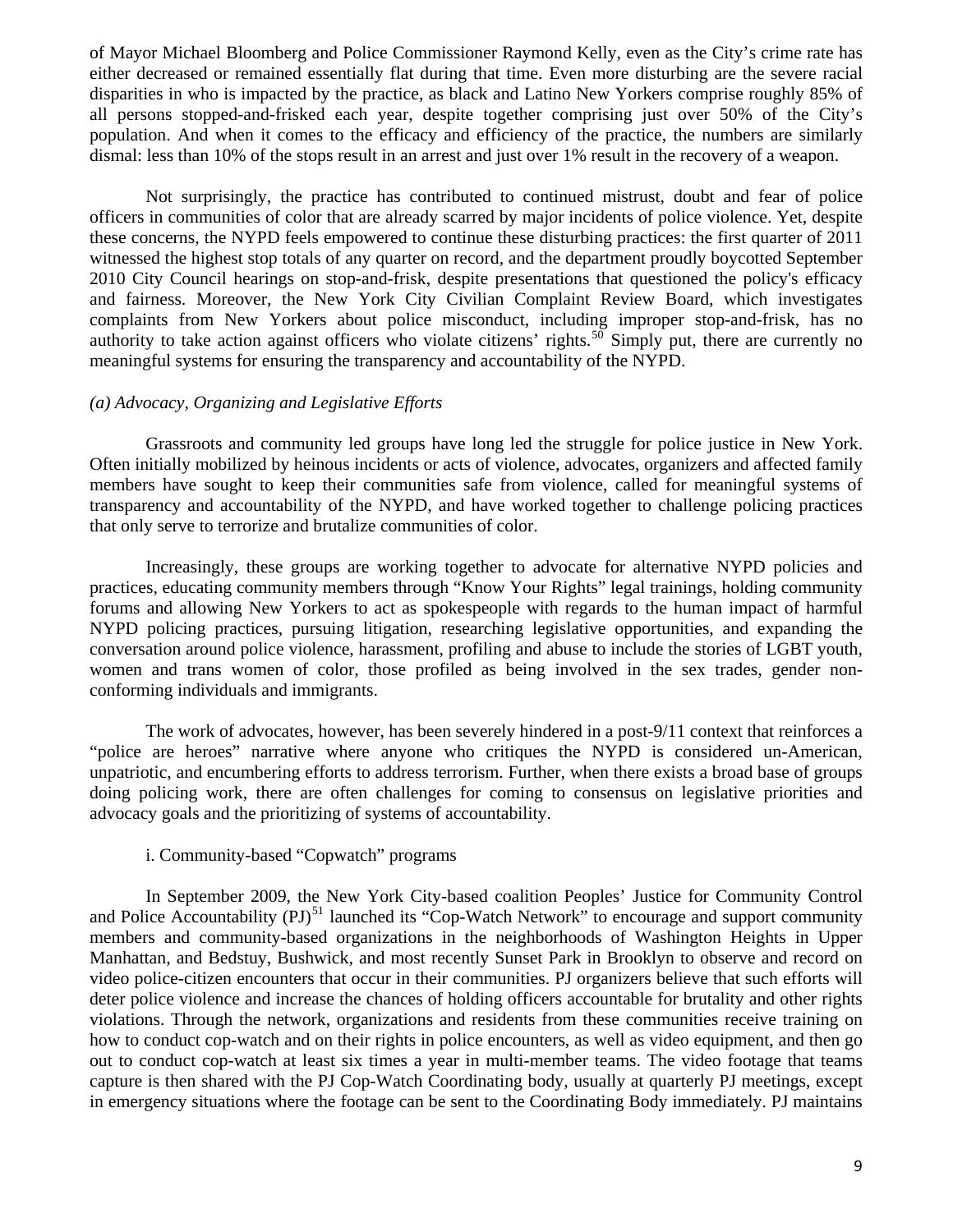a Youtube account through which Cop-Watch footage is regularly posted on-line, and regularly emails footage to listservs of other organizations doing police accountability work in New York and around the country. In addition, PJ maintains a list of on-call movement and civil rights attorneys whom network teams can contact if any of their members are arrested while conducting cop-watch.

### ii. Legislative efforts

Advocates have also educated and engaged with legislators on issues of policing and their communities. Most recently, in July 2010, then-New York Governor David Paterson signed into law a bill that prohibits the retention in the NYPD's electronic stop-and-frisk database of the personal identifying information of persons stopped and frisked but never charged with a crime. Importantly, however, prior to the bill's passage, advocates wrote to legislators highlighting the necessity of continuing to gather the demographic characteristics of people stopped and frisked by the NYPD as a means of increasing police accountability and transparency with respect to racial profiling and other forms of biased policing.<sup>52</sup> As a result, the bill did not in any way impact the NYPD's continuing obligation under City law to collect this vital demographic data.<sup>53</sup>

## *(b) Litigation*

Over the past twelve years, New York has seen more litigation challenging stop-and-frisk and other aggressive order-maintenance/"broken windows" policing practices than any other city.

In 1999, in the wake of the killing of Amadou Diallo and a damning analysis of the NYPD's stopand-frisk practices by the New York State Attorney General,<sup>54</sup> CCR filed a federal class action lawsuit, *Daniels v. the City of New York*, 55 challenging the stop-and-frisk practices of the SCU. The *Daniels* case, which was brought on behalf of the National Congress for Puerto Rican Rights, a grassroots organization dedicated to combating police brutality against New York's Latino community, and several individual black and Latino pedestrians stopped by SCU officers, alleged that the SCU had a policy and practice of stopping particularly black and Latino New Yorkers without reasonable suspicion and on the basis of their race in violation of the Fourth and Fourteenth Amendments of the U.S Constitution. The case was litigated for four years, before finally settling in September of 2003.

The settlement, which was not a consent decree, was worked out primarily by the lawyers for the plaintiffs and the City, with little to no input from relevant stakeholder groups. The settlement had four major provisions: (1) the creation of a formal written NYPD policy against racial profiling, (2) dissemination of the NYPD's quarterly stop-and-frisk data to plaintiffs' counsel for a period of four years, (3) the creation of internal NYPD audits of officer stop-and-frisk activity to determine if stops were based on reasonable suspicion, and (4) a commitment by the City and plaintiffs to jointly organize a series of community forums in neighborhoods with the highest stop-and-frisk activity to discuss the NYPD's antiracial profiling policy and the rights of citizens who are stopped-and-frisked by police.<sup>56</sup> Notably, the settlement did not provide for any sort of court-appointed or otherwise independent monitor to oversee and enforce the parties' compliance with the settlement.

Unfortunately, the NYPD did not fully comply with the settlement. While the NYPD did enact a written policy against racial profiling and produce the quarterly stop-and-frisk data to plaintiffs' counsel, the internal stop-and-frisk audits they created did nothing more than assess whether officer stop-and-frisk paperwork was filled out properly, and no joint or single community forums were ever held. Moreover, CCR's analysis of the quarterly stop-and-frisk data revealed that the number of stops-and-frisks increased by over 500% between 2002 and 2007, while the severe racial disparities in who was being stopped (more than 80% were black or Latino individuals) persisted.<sup>57</sup>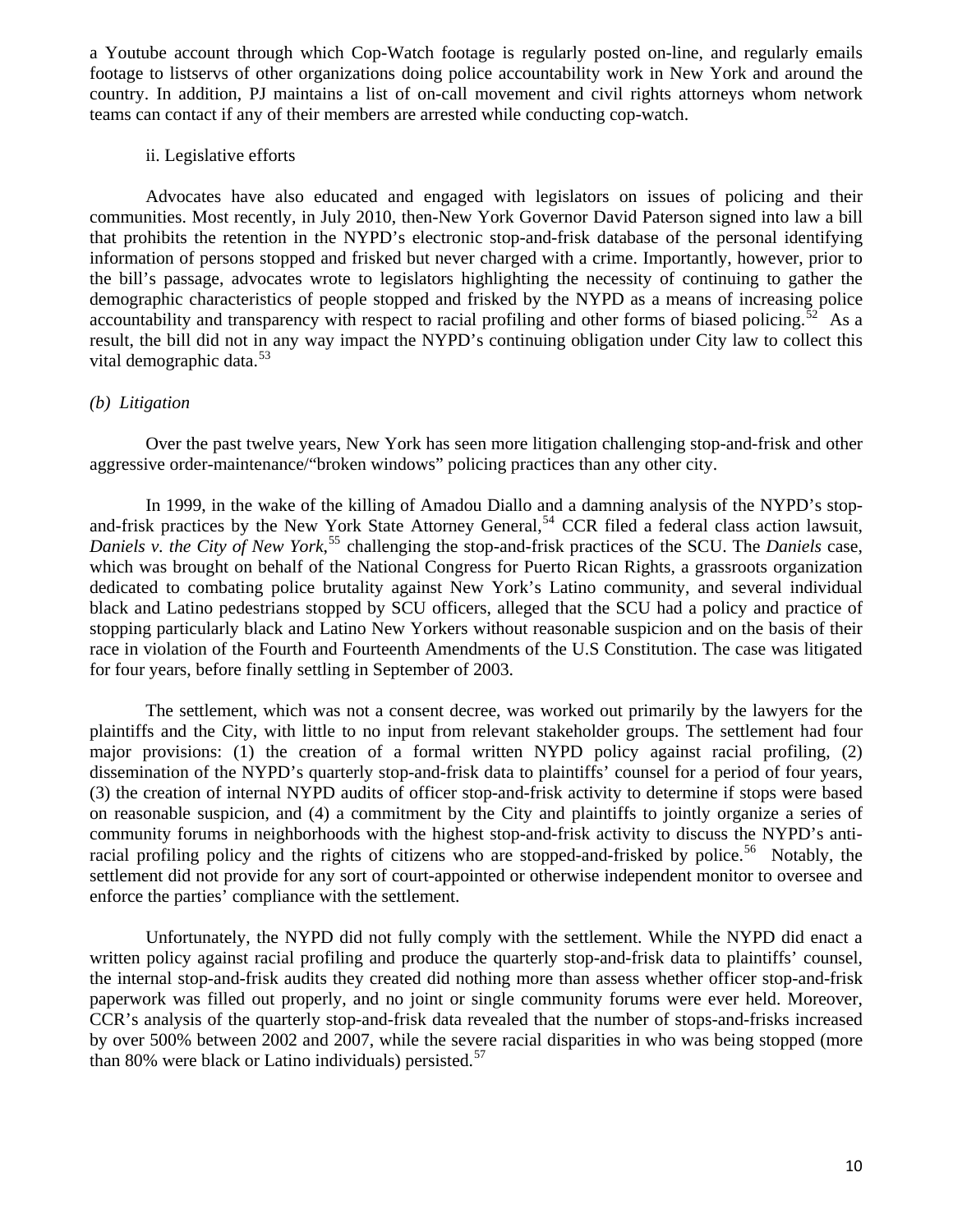Thus, when the Daniels settlement expired in January 2008, CCR filed a new class action, *Floyd v.*  City of New York,<sup>58</sup> which challenged the stop-and-frisk practices of not simply one unit but the entire NYPD. Fact and expert discovery in the case are complete, and the parties are currently awaiting a decision on the City's motion for partial summary judgment. This time around, plaintiffs are seeking a courtappointed monitor as part of any settlement or court-ordered remedy, and are currently in the process of soliciting input from many relevant stakeholders on remedial issues.

 In addition, over the past two years, three other federal lawsuits challenging various aspects of the NYPD's aggressive stop-and-frisk and other order-maintenance policing programs have been filed.<sup>59</sup>

## **NEWARK**

#### *History of the Problem*

Upon assuming office in 2006, Mayor Corey Booker pledged to reform the Newark Police Department (NPD), an institution marred by scandal, distrust and regularized abuses during the 20-year tenure of Booker's predecessor, former Mayor Sharpe James.<sup>60</sup> Yet, by late 2010, allegations of excessive force, false arrest, evidence tampering and wrongful death continued to mount and NPD misconduct had cost city taxpayers more than \$4 million in lawsuit settlements and damage awards<sup>61</sup> over three years.<sup>62</sup>

#### *(a) ACLU-NJ's Efforts to Address the Problems*

In 2009, the ACLU of New Jersey undertook a long and ultimately successful research and lobbying process to convince the Civil Rights Division of the Department of Justice to conduct an investigation into police abuse in Newark. ACLU-NJ staff recount that the DOJ initially informally contacted them because of a high-profile police shooting involving another police agency in July of 2010.<sup>63</sup> The ACLU had already been advocating around police accountability in New Jersey for years, both through litigation and advocacy within police departments, including Newark's. In recent years, the ACLU had litigated several cases on behalf of people who had been treated unfairly by the NPD. Certain issues, like arrests for videotaping police activity and unlawful limitations on the right to protest, recurred frequently and the police department would settle, promising changes that were not ultimately forthcoming.<sup>64</sup> In late 2009, the ACLU undertook a focused research project to help bring about a DOJ investigation. <sup>65</sup> The office hired an attorney to work on a petition to the DOJ for a year, and spent another seven and a half months trying to convince the DOJ to initiate a formal investigation; as part of those efforts they won the support of the City Council and tried to convince the U.S. Attorney's office that such intervention would be  $useful.<sup>66</sup>$ 

Filed in September 2010, and supplemented in October 2010, the ACLU-NJ's petition to the DOJ cited 418 serious, but routine, civil rights violations reported by citizens in a two-and-a-half-year period, including false arrests, inconsistent discipline of officers, discrimination and, most egregiously, acts of violence against citizens, some of which resulted in injury and death.<sup>67</sup> The petition pointed out the fact that out of 261 civilian complaints in 2008 and 2009 involving excessive force, differential treatment or improper arrest, entry or search, only one was sustained by the Newark Police Department.<sup>68</sup> The mayor's office did not initially welcome the petition.<sup>69</sup>

On May 9, 2011 the Justice Department announced that it had opened a pattern or practice investigation into the Newark Police Department (NPD) regarding allegations of use of excessive force, discriminatory policing, whether detainees confined to holding cells are subjected to unreasonable risk of harm, and whether officers retaliate against citizens who legally attempt to observe or record police activity.<sup>70</sup> And when the investigation was formally launched, the mayor seemed to have changed his tone; at a press conference announcing the investigation, Booker and outgoing Police Director Garry McCarthy<sup>71</sup> said they welcomed the investigation.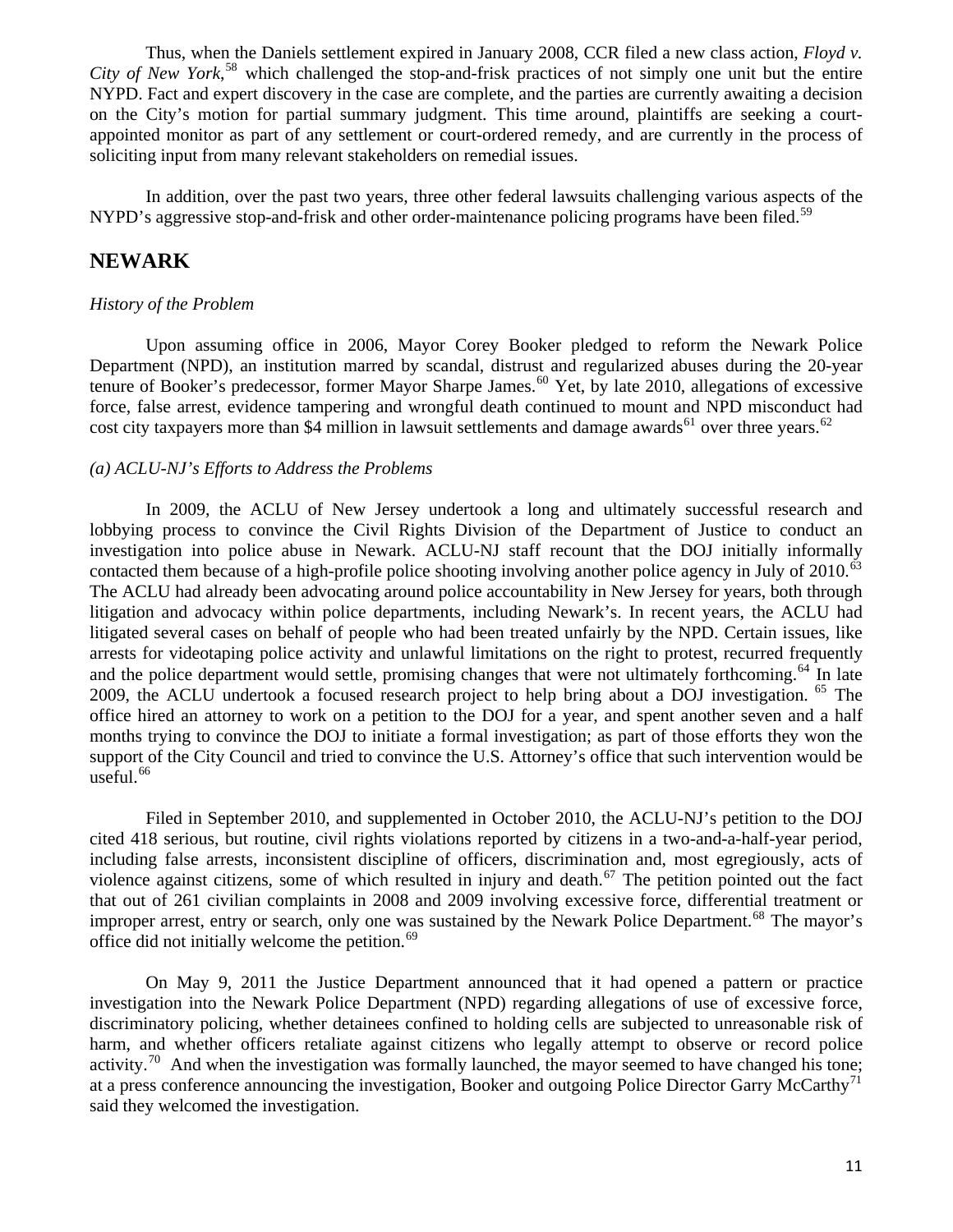Although the DOJ investigation is still in its early stages, it is worth noting that the push for policing reform in Newark has proceeded with a notable absence of coordinated community and grassroots organizing. This stands in stark contrast to most of the other cities we have reviewed. ACLU-NJ staff described efforts to garner broader support, including that of community groups signing onto letters of support calling for an investigation. However, the ACLU admits that, although it would have been preferable to partner with community groups early on, especially to help turn people out to relevant events, forums and rallies, there does not seem to be a large base of people organizing around police accountability issues in Newark.

## **PHILADELPHIA**

#### *History of the Problem*

 The Philadelphia Police Department is well-known for its strained relationship with black radical movements throughout the 1970s and 1980s. The case of Mumia Abu-Jamal and crackdowns on the Black Panthers and MOVE have made the PPD notorious among police accountability activists.<sup>72</sup>

The PPD continued to be racked by scandal throughout the 1990s. In 1995, it came to light that officers from the 39<sup>th</sup> District were raiding drug houses, stealing money from dealers, and brutalizing civilians; officers were convicted on charges of making false arrests, filing false reports, and robbing drug suspects.73 In 1996, a settlement was reached in *NAACP et al. v. City of Philadelphia*, a case involving minority residents who claimed they had been targeted for wrongful narcotics charges and subjected to police brutality.<sup>74</sup> As a result, hundreds of people had their convictions overturned and the city agreed to pay over \$6 million in damages. In addition, data on thousands of car and pedestrian stops was analyzed through 2005, when monitoring under the agreement ended, but the data showed continued patterns of racially-biased policing and unconstitutional misconduct.75 Since 2005, stops-and-frisks have continued to rise in Philadelphia, as the city implemented a new, more aggressive stop-and-frisk policy under Mayor Michael Nutter, who promised during his 2007 mayoral campaign to step up stop-and-frisks as a way of ridding the streets of illegal weapons.<sup>76</sup>

Most recently, in the fall of 2010, there were several well-publicized incidents of police brutality against residents of West Philadelphia, a primarily African-American area of the City. On September 3, 2010 Askia Sabur, an unarmed African-American man, was badly beaten and then arrested by 19<sup>th</sup> District police officers, who charged Mr. Sabur with assault and resisting arrest. On October 26, Sabur's cousin, Tanya Yates, was punched, beaten, and arrested by police officers who had entered her home looking for a shooting suspect that had never been in the home and had no connection to the family.<sup>77</sup>

#### *(a) Community and Other Civil Society Efforts to Address the Problems*

## i. Community Organizing/Education

The Askia Coalition Against Police Brutality was founded in September 2010 in response to Mr. Sabur's beating. The Coalition draws together people from a number of African-American communitybased organizations.<sup>78</sup>

For its first event, the Coalition held a march on the 19<sup>th</sup> Police District precinct on September 17 to protest Sabur's treatment and to demand accountability for police misconduct.<sup>79</sup> Since then, the Coalition has organized press conferences and rallies, demonstrating community support for Sabur and Yates at their court dates. On January 15, 2011, in commemoration of Martin Luther King Jr.'s birthday, the Coalition held a People's Tribunal Against Police Brutality and Misconduct, with testimony from victims of police brutality and their family members, as well as police accountability activists and advocates from around the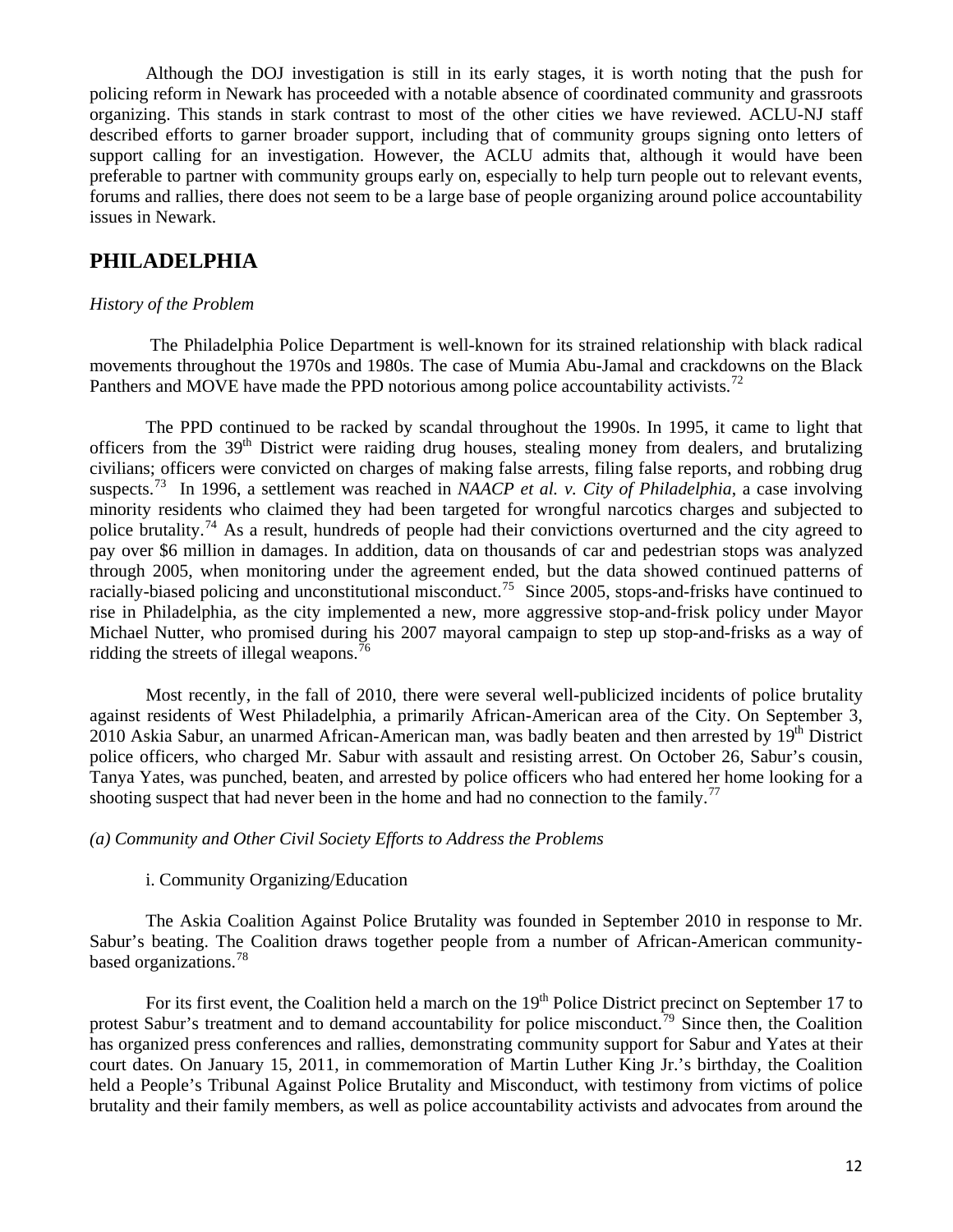country, to call attention to police brutality in Philadelphia and nationally, and to let people know that they have options for having their stories heard besides going to the police (who had brutalized them). The tribunal framed police brutality and misconduct as human rights issues, and organizers plan to submit videos and documentation from the tribunal to the United Nations Human Rights Commission.<sup>80</sup> Moving forward, the Coalition will continue holding workshops for residents, such as 'Know Your Rights' trainings and trainings on how to file complaints against police. They have also held a number of meetings with public officials, including the captain of the 19<sup>th</sup> District, the deputy mayor, and City Council members, but have not received concrete commitments from any of them.

#### ii. Litigation

On November 4, 2010, the ACLU of Pennsylvania and a private civil rights law firm filed *Bailey v. The City of Philadelphia*, a federal class action lawsuit alleging that the Philadelphia Police Department was engaging in a pattern and practice of racial profiling and suspicionless stops-and-frisks of black and Latino residents.<sup>81</sup> The lawsuit cited data from the City showing that of the 253,333 stops in 2009, over 183,000, or 72.2%, were of African-Americans, who make up 44% of the City's population. Only 8.4% of the stops led to an arrest. $82$ 

In less than eight months, the parties reached a settlement, and a consent decree was signed by the federal district court on June 24,  $2011$ .<sup>83</sup> The decree requires a number of changes in the police department's practices and oversight mechanisms. The City and PPD agreed to new electronic data reporting requirements; a review of training, discipline, and supervision policies to determine what changes would be necessary to ensure that stops-and-frisks would be conducted in line with the Constitution; and the establishment of triggering thresholds for re-training, enhanced supervision, or discipline of officers who engage in unconstitutional stop and frisks or violate PPD policies. The court also appointed an independent monitor who will analyze and review stop-and-frisk practices on an on-going basis to ensure that they comply with the Constitution.<sup>84</sup> However, while the Askia Coalition members followed the ACLU case and made sure their membership was aware of it, they were not directly involved in the case nor consulted in any way about the settlement.<sup>85</sup>

## **PORTLAND**

### *History of the Problem*

In 2001, a Mexican day laborer named José Santos Mejia Poot was shot by Portland police at a mental hospital, following his arrest and brutal treatment by police several days earlier. The incident received national attention, and became a flashpoint for community activism, with widespread consensus and anger around the fact that problems of communication and inadequate translation services pervaded the incidents and escalated the harms at every step. After a grand jury cleared police officers of all wrongdoing local activists argued that the case was a prime example of the need for an independent police review board.<sup>86</sup>

However, instances of excessive force—and accompanying public outcry—have continued to mount in recent years. In September 2006, James P. Chasse Jr., who suffered from schizophrenia, died in police custody of blunt force trauma to his chest, after a take down by Officer Chris Humphreys.<sup>87</sup> In November 2009, Humphreys was caught on video firing a bean-bag round at close range at a twelve-yearold African-American girl on a transit train platform; Humphries was placed on paid administrative leave pending investigation. The incident became a flashpoint for tension and anger when hundreds of Portland police marched on City Hall in support of Humphreys later that month. It was the first time the local police union has taken to the streets in such a rally in 28 years.<sup>88</sup> In January 2010, the fatal shooting of Aaron Campbell, an unarmed African-American man, gained national media attention and caused further outrage.<sup>89</sup>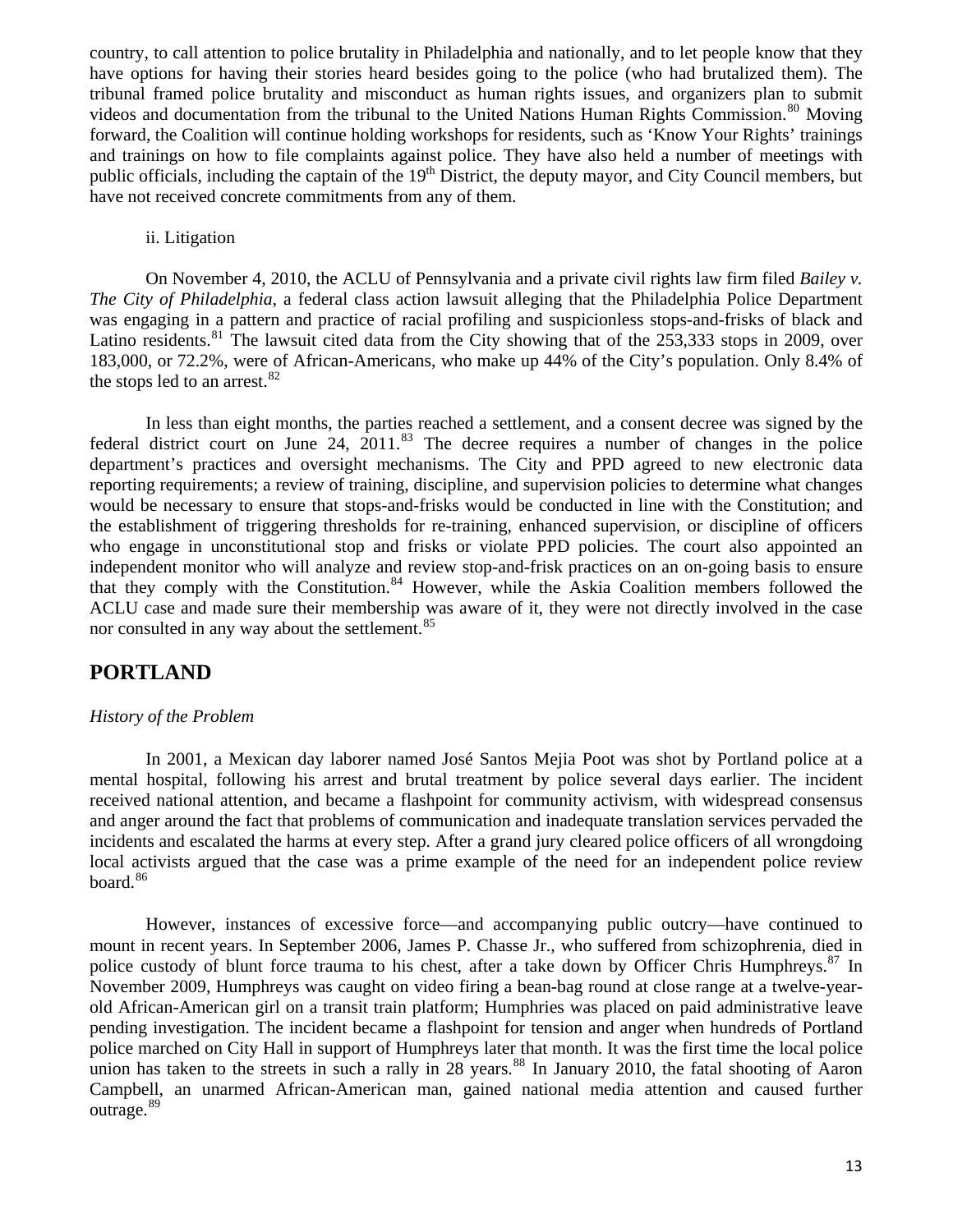#### *(a) Community and Other Civil Society Efforts to Address the Problems*

In 2000, Portland's Chief of Police overturned recommendations of the Police Internal Investigations Auditing Committee (PIIAC), highlighting the lack of independence and authority of that entity. Thereafter community groups organized a ballot initiative and lobbied local government officials for the creation of an independent agency to oversee the Portland Police Bureau. In 2001, these efforts resulted in the creation of the Independent Police Review Division (IPR) and Citizen Review Committee (CRC).

The IPR exists as a division of an elected branch, within Portland's Office of the Auditor. The IPR was initially empowered to: receive community complaints alleging police misconduct; monitor some investigations conducted by the Police Bureau's Internal Affairs Division (IAD) and conduct joint or independent investigations; report on complaint and investigation activities and recommend policy changes; hire experts to review closed investigations of officer-involved shootings and in-custody death; and coordinate appeals filed by members of the community and officers with the CRC and City Council.<sup>90</sup> While the IPR is empowered to review department-wide issues and larger practice trends, and conduct independent investigations, it rarely does so because of its limited resources. While advocates welcomed these improvements in oversight, they also expressed concerns about whether the CRC was adequately independent and that policy changes were largely being drafted with little community input.  $91$ 

After the more recent incidents of police misconduct, in February 2010 the Albina Ministerial Alliance  $(AMA)^{92}$  founded the Coalition for Peace and Justice Reform (CPJR), a diverse coalition of advocacy groups, from lawyers to disability-rights groups to church groups.<sup>93</sup> The CPJR articulated five primary goals, including a DOJ investigation into the Portland Police Bureau, strengthening monitoring mechanisms, reviewing excessive and deadly force policies, and establishing a special prosecutor.<sup>94</sup> The CPJR achieved remarkable success in its first several months. On March 31, 2010, the City Council voted unanimously to adopt changes to strengthen the IPR division after two public hearings in which members of the CPJR and other residents expressed their overwhelming support for the reforms.<sup>95</sup> The reforms included broadening the IPR's power to initiate investigations, issue subpoenas to non-Bureau member witnesses, and send police investigations back for further review as necessary.<sup>96</sup> In response to community demands, the City convened a professionally-facilitated "stakeholder" group that met for several months and made a series of additional recommendations to improve the IPR and the CRC.

Although advocates consider the most recent round of IPR reforms a large victory, there continue to be impediments to justice. Advocates worry about how truly independent the IPR can be, whether it has the authority to investigate shootings and in-custody deaths, and how effectively it will be able to use its new powers. In addition, "stakeholder" recommendations have yet to be taken up by the City Council. <sup>97</sup> The AMA continues to meet every month with the mayor and police chief to discuss ongoing issues and concerns.

After the shooting of Aaron Campbell in early 2010, the Mayor and Police Commissioner requested a DOJ investigation into Campbell's death. The AMA requested that the DOJ do an audit of police practices regarding racial discrimination and targeting of people with mental health issues.

#### *(b) DOJ Investigation*

On June 8, 2011, the Justice Department announced that it had opened a pattern and practice investigation into allegations of use of excessive force by Portland officers.<sup>98</sup> Assistant Attorney General Thomas Perez said the inquiry was prompted by an apparent increase in police shootings over the previous 18 months, the majority involving people with mental illness.<sup>99</sup> The DOJ investigation appears to have come about through a combination of years of community activism, a request by the mayor and community activists, an uptick in police shootings, and a request by aggrieved stakeholders in the wake of litigation. However, Tom Steenson, the attorney for the Campbell and Chasse families, has also speculated that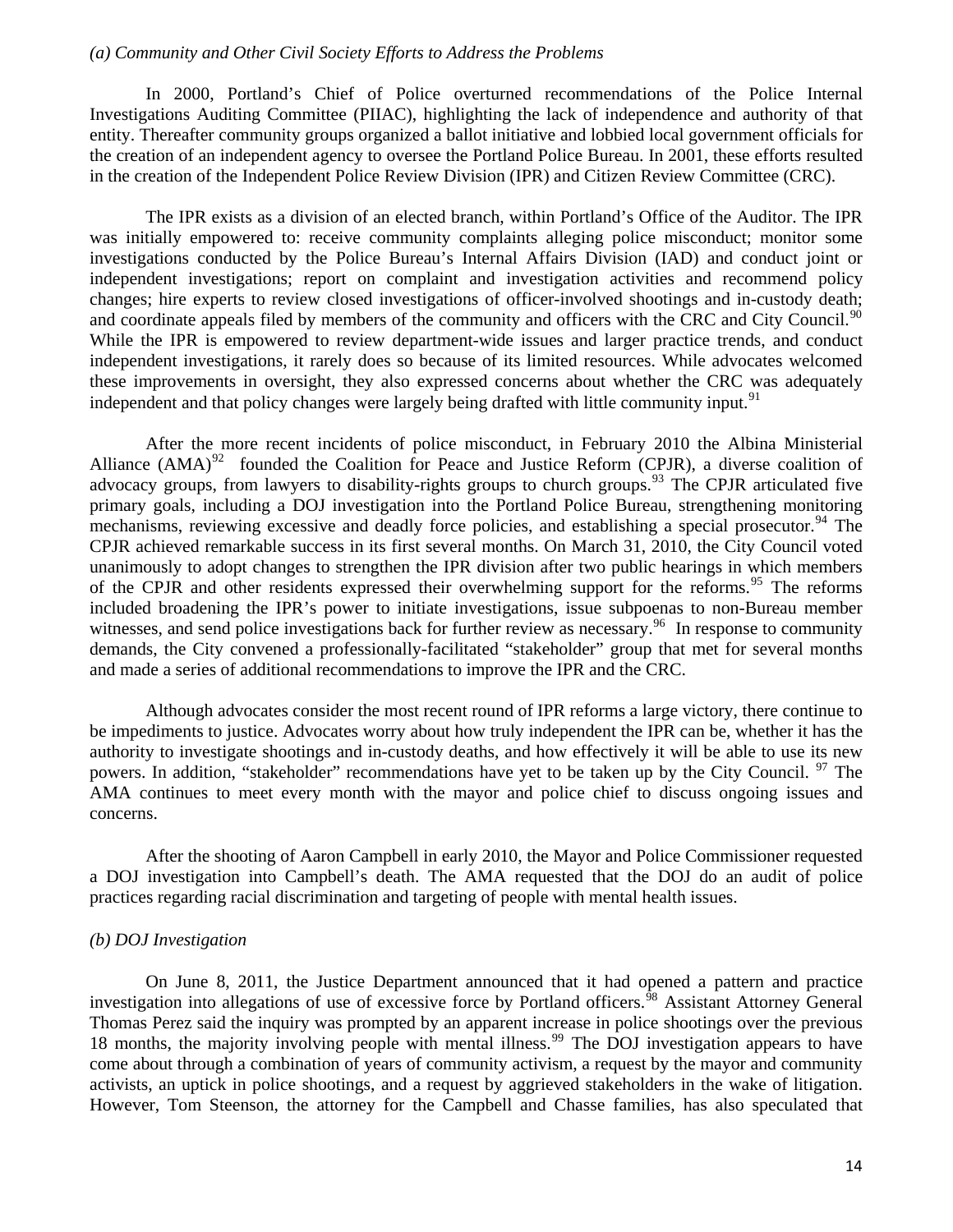litigation and events in its wake played a direct role in getting the DOJ to investigate. He has pointed to the fact that Chasse's family, after settling their lawsuit with the city for \$1.6 million last year, began working with a Washington, D.C. attorney on a detailed request for a civil rights probe into Portland police practices, which was presented in the spring of  $2011$ .<sup>100</sup>

The Coalition has already expressed concern, however, over the fact that the investigation was so focused on mentally-ill victims of excessive force, rather than on questions of race and the persistent mistreatment of African-Americans by police.<sup>101</sup> Portland Copwatch's Dan Handelman stated that the failure of officials to discuss racial disparities in the use of excessive force at the press conference announcing the DOJ investigation was "insulting;" he pointed to the fact that African-Americans make up a fourth of all people shot at, fatally or not, by officers since January 2000 despite making up only six percent of the city's population.<sup>102</sup>

## **CONCLUSION**

Based on the preceding examination of advocacy, litigation, organizing and accountability measures across the country, we offer the following reflections and suggestions for community-based and other civil society strategies to combat racial profiling by law enforcement in the United States:

## *Transparency and Availability of Data Concerning Police Practices, Incidents and Complaints is Essential.*

In Minneapolis, the CUAPB has made police complaint records available on its website; some of this information was available through request because of favorable state laws about the availability of information, while other information was gleaned through advocates' requests to governmental and police entities and through litigation. In New York, advocates had to sue the NYPD and City of New York to have access to data about the use of stop-and-frisk. The data has been critical in shedding a light on the notorious police department and in shaping ongoing media coverage and public discourse around the police practice. In Los Angeles, after obtaining data through a public records request, the ACLU issued a report which found racial disparities in stops, searches, frisks and arrests, recommended changes to police department policies and practices, and spawned a public hearing that resulted in the LAPD's adoption of some of those recommendations. Thus, it is clear that gaining access to comprehensive police department data is essential to any serious effort to address racial profiling or other abusive police practices.

## *Establish a Broad Base of Support around Fair and Just Policing. Place Impacted and Community Voices at the Forefront of any Demands, and Include These Voices in Critical Decisions.*

Specifically, the Monitor Office staff in New Orleans recommended having a broad and diverse base of public support for the establishment of the Monitor's office. In New Orleans, advocates chose a relatively uniform set of spokespersons and this has limited their ability to argue that issues of police reform impact all city residents, not just those living in neighborhoods with a disproportionately high police presence or people who are already caught up in the criminal justice system. For example, advocates brought together the concerns of both white middle class residents (more concerned with graft) and poorer black residents (more concerned with police misconduct), and garnered broader support for the office's establishment.<sup>103</sup>

Further, in Milwaukee, advocates believe that it was also important to always make the issues personal, intimate, and precise. They are convinced that it was the stories of individuals' and families' experiences that helped them win change, not just the rehearsal of facts or statistics.

This was also exemplified in great length in Cincinnati where the Collaborative Agreement was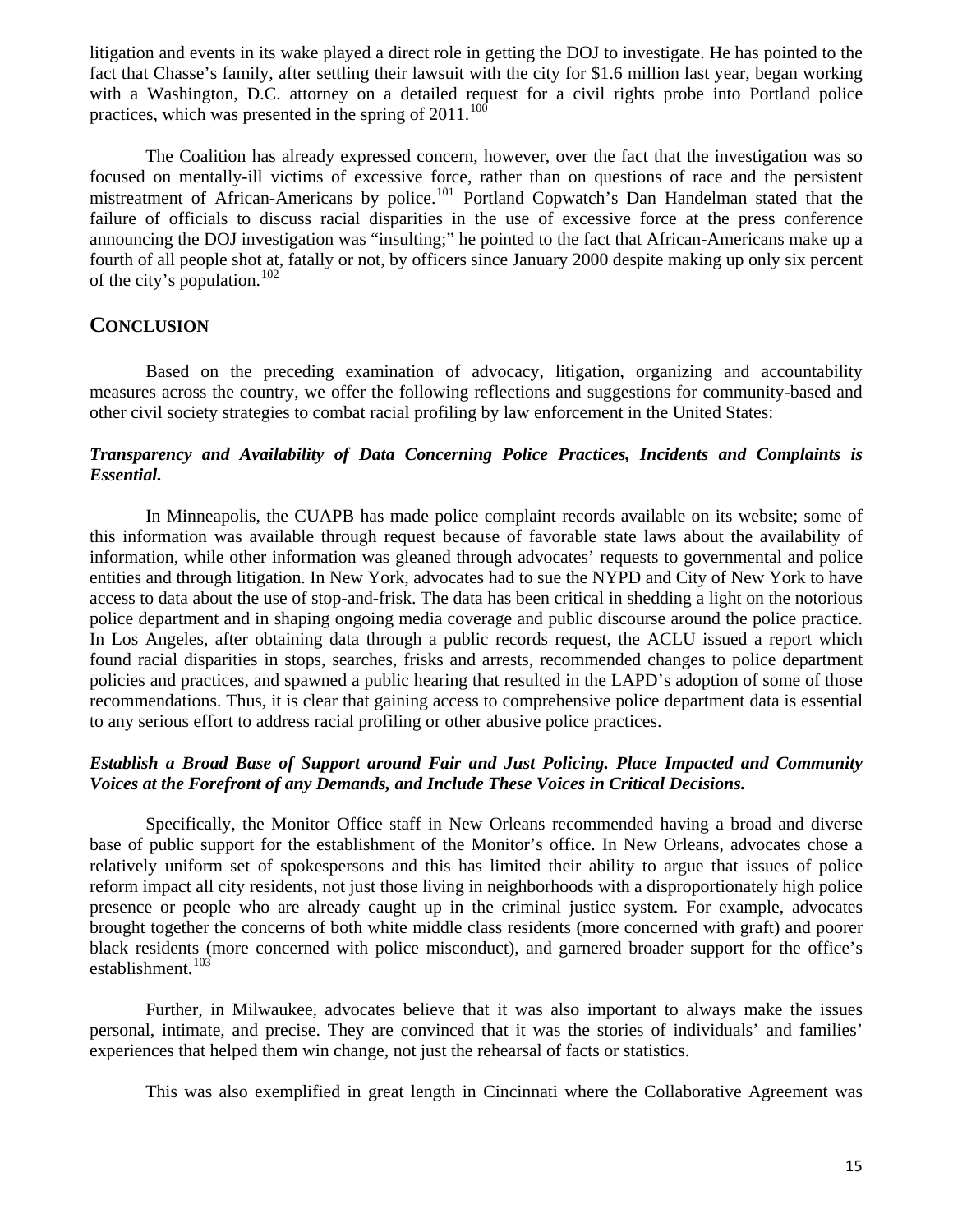reached by engaging with community members communicating their desires and recommendations to the police department. This "community policing" approach is rooted in research that has shown how policing can be enhanced greatly when local residents participate by identifying crime related problems and assisting in defining community-driven responses to these problems.<sup>104</sup> As a part of institutionalizing this approach, the city has formed a Community Police Partnering Center. Every week, the Center's outreach workers lead teams of local citizens in working on solutions to crime and disorder problems within their communities. $105$ 

#### *Ensure Campaigns Move Beyond Incidents of Police Violence*

Advocates across the U.S. have highlighted critical events or moments around which the community galvanized. It became clear through our discussions and research that the challenge occurs when anger, energy and commitment begin to diminish as particularly galvanizing incidents begin to fade from memory. This occurred in New York, most recently after the Sean Bell verdict. In Los Angeles, after years of organizing immediately following the Rampart scandal, grassroots organizing around racial profiling, organizing efforts have greatly diminished. Advocates and organizers should look to find ways to keep the spotlight on these critical issues far beyond particular incidents.

### *Establish Clear Campaign Goals.*

Advocates highlighted the necessity of clear campaign goals, both for those involved in the campaign themselves and their targets. MPAC suggests giving police departments a clear path to right themselves, such as articulating campaign goals that constitute positive changes that the department should make, while knowing that the changes will not happen or continue without strong public oversight both inside and outside of City Hall.

## *Organizing after September 11, 2001 Remains Hindered by a Seemingly Impenetrable National Security Complex.*

The post-9/11 "Cops are Heroes" framework continues to remain a challenge for organizing and advocacy work when it comes to policing, especially for advocates in New York. Moving forward, U.S. based advocates should think of creative means for challenging this dynamic.

### *Connect Litigation to Community Efforts on the Ground.*

Litigation is a compliment to, not a substitute for, grassroots organizing, legislative, and other advocacy strategies around racial profiling. Further, litigation should serve as a tool in supporting social movements and as a strategic undertaking to collaborate around ongoing issues, campaigns and initiatives. The outcome of any settlement with local police departments or the DOJ will not be effective without direct input and leadership from community organizations and individuals representing those most impacted by racial profiling policies.

In New York, although settlement was reached in *Daniels v. City of New York*, and a change in formal, written policy does not automatically change policing practices on the street. Most importantly, relevant stakeholders did not have a say in the settlement. By contrast, successes around racial profiling and policing justice in Cincinnati were achieved because the relevant stakeholders had real input into the collaborative agreement reached as part of the settlement in *Bomani Tyehimba v. City of Cincinnati, et al.* In Cincinnati, grassroots African-American organizations and the Police Officers' Union were party to the Agreement itself, and stakeholder groups were interviewed and participated in both crafting and implementing the Collaborative Agreement. It comes as no surprise that the number of civilian complaints against Cincinnati police officers has fallen by more than 50% in the last five years, and there are vastly improved police-community relations and reduced incidents of police abuse of minority residents.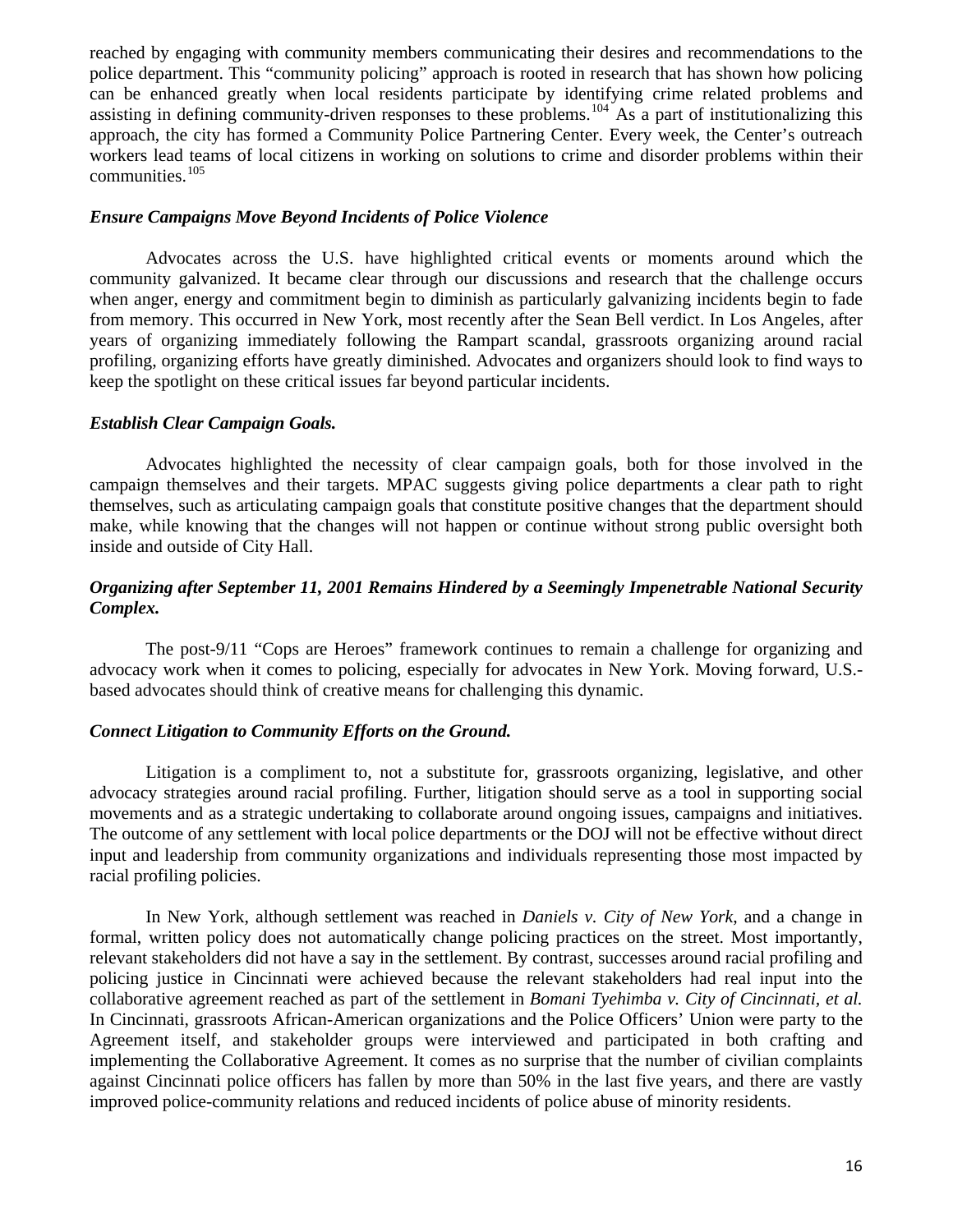Moreover, people most affected need to be at the table when deciding upon solutions for police reform. In Milwaukee, MPAC leaders believe that community activists should expect to do the bulk of the heavy lifting and work to bring about change.

#### *Pass Federal Legislation to Address Racial Profiling.*

In July 2010, Congressman John Conyers (D-MI) introduced the End Racial Profiling Act (ERPA), a comprehensive prohibition on federal, state and local law enforcement engaging in profiling based on religion, ethnicity, race and/or national origin.<sup>106</sup> Importantly, this legislation prohibits not only intentionally discriminatory policing practices, but those practices which have a disparate impact on particular racial, ethnic or religious communities. The bill would also require federal, state, and local law enforcement agencies to collect data, broken down by race, ethnicity, national origin, and gender, on all routine and spontaneous police investigatory activities, including traffic and pedestrian stops, frisks and searches, and field interviews.<sup>107</sup> Further, this legislation is an important step in fulfilling the U.S. government's international human rights obligations.<sup>108</sup> The Obama administration should urge Congress to pass ERPA.<sup>109</sup>

## *Requests to the Department of Justice Should be Well-Researched, Timely with Ongoing Efforts and Relevant to the Community Concerns.*

When evaluating requests before the DOJ, advocates and researchers highlighted a number of factors that led to successful DOJ investigation. Some noted that it was the requests of stakeholders, high profile incidents, repeated media coverage, requests initiated or supported by political leadership who wanted independent measures put in place over their police departments or simply to point the DOJ to a problem in their jurisdiction. In the case of Cincinnati, while there was a major class action lawsuit underway already, it remains unclear how much of an impact such a suit might have on the DOJ's decision to investigate or not. $110$ 

With regards to the scope of the DOJ's investigation, ACLU-NJ staff recommend that advocates ask the Department to focus on a discrete and concrete issue. This way DOJ staff can "get their heads around" the problem of policing in that particular city, and then they may be willing to look at other issues as they proceed. However, in Portland advocates felt hindered in their efforts for justice with the narrow focus employed by the DOJ that clearly ignored the issue of race. Regardless of the scope, advocates highlighted the importance of arming the DOJ staff with enough information so that they can move up through their office in order to advocate for an investigation.

DOJ investigations can be quite successful in developing an accountability framework for police departments. For pattern and practice inquiries, researchers have found that DOJ investigations allow police departments to be given the tools necessary that change how they deal with Fourth Amendment violations.<sup>111</sup>

For DOJ investigation to make real changes on the ground, researchers and advocates highlighted the following factors: policy and behavioral change for the department in question needed to be created, impacted community members' concerns need to be considered and addressed, and it was suggested that an external oversight mechanism be established to perform the tasks that the DOJ monitoring team would perform throughout the investigation period to act beyond the DOJ's investigation timeline.

*Investigatory, Subpoena Powers, and the Resources and Legal Authority for Monitoring Offices or Accountability Measures are Critical.*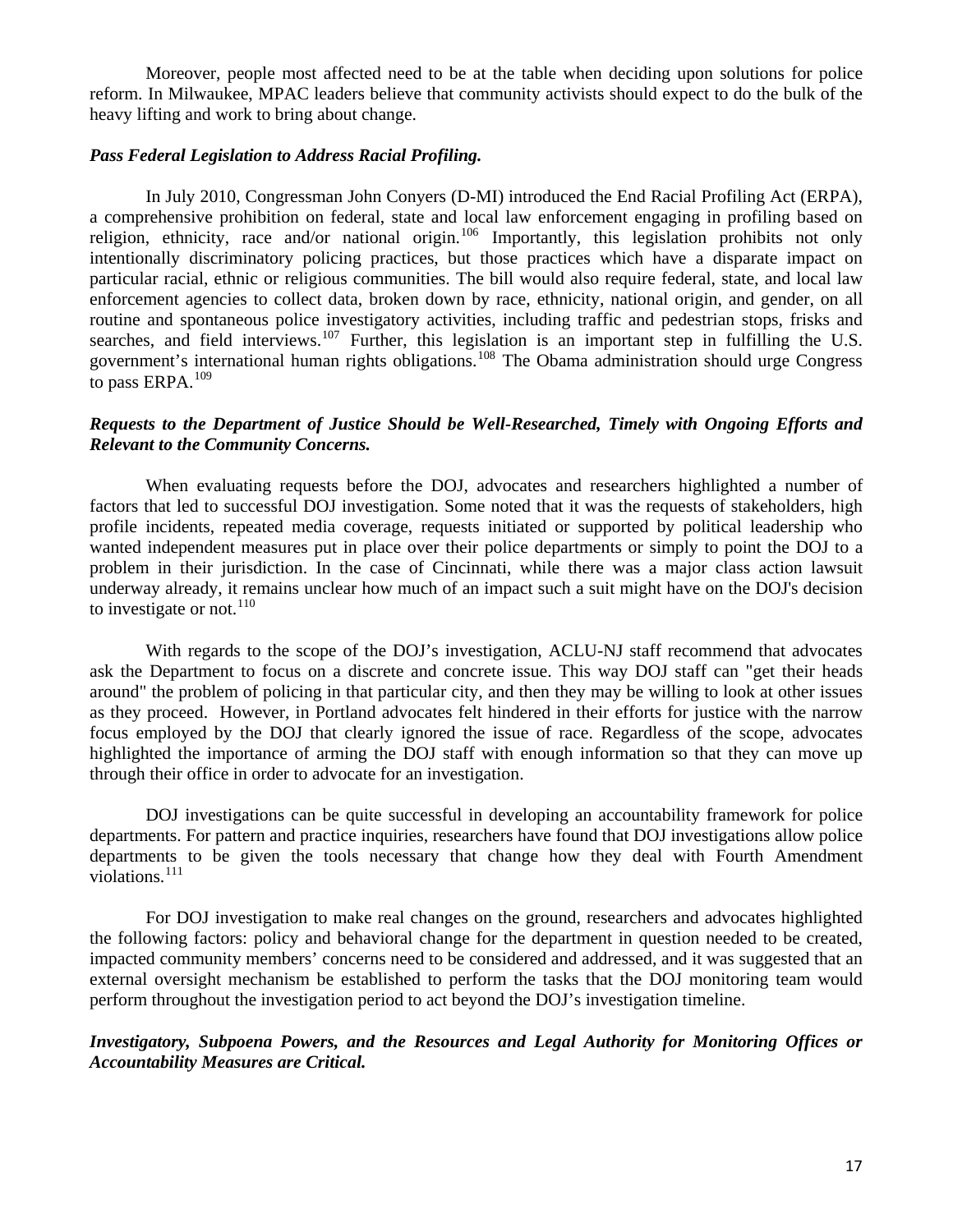The Monitor office staff in New Orleans state that they have benefitted from having the power that comes with being under the Inspector General's office (such as the power to subpoena). The IG office staff have been a useful resource since they come from so many backgrounds and are able to approach problems from a number of various perspectives (e.g. with audit, criminal justice, and graft/corruption expertise). A city with a strong Department of Inspection, such as New York City, might consider the benefits of locating a Monitor's office there.

<sup>1</sup> The Center for Constitutional Rights is dedicated to advancing and protecting the rights guaranteed by the United States Constitution and the Universal Declaration of Human Rights. Founded in 1966 by attorneys who represented civil rights movements in the South, CCR is a non-profit legal and educational organization committed to the creative use of law as a positive force for social change. 2 <sup>2</sup> The Justice Department's power to sue local police departments for systemic illegal behavior was enacted as a response to events in early 1990s Los Angeles. Footage of the 1991 beating of Rodney King by LAPD officers cast a national spotlight on police brutality. At that time there were no means available to regulate systemic illegal behavior at the department level; instead, legal remedies could only focus on individual bad actors. See Joshua Chanin, *Implementing §14141 "Pattern or Practice" Reform: Evidence from Four Police Departments,"* Paper Prepared for the Public Management Research Conference, Columbus, OH, Oct. 1-3, 2009, at 7-8; *See also,*  Christopher Stone, Todd Foglesong, and Christine M. Cole, *Policing Los Angeles Under a Consent Decree: The Dynamics of Change at the LAPD* (2009), *available at,* http://www.hks.harvard.edu/criminaljustice. Members of Congress who were frustrated by the lack of department-wide remedies, particularly against LAPD officers involved in the King beating, included 42 U.S.C. §14141as part of the Violent Crime Control and Law Enforcement Act of 1994. Id. at 8. §14141 allows the Justice Department to investigate and sue police departments for a pattern or practice of federal constitutional and/or civil rights violations, with the aim of compelling institutional reform. Id. at 8; See also, Rachel A. Harmon, *Promoting Civil Rights Through Proactive Policing Reform*, 62 STAN. L. REV. 1 (2009).

<sup>3</sup> Jane Predergast, *2001 Riots Led to Top-Down Change for Cincinnati Police*, USA TODAY, Apr. 3, 2011, *available at*, <br>http://www.usatoday.com/news/nation/2011-04-03-cincinnati-riots-anniversary N.htm.

<sup>15</sup> Christopher Stone, Todd Foglesong, and Christine M. Cole, *Policing Los Angeles Under a Consent Decree: The Dynamics of Change* at the LAPD (2009), available at, *http://www.hks.harvard.edu/criminaljustice*, at 4.

<sup>16</sup> Id.<br><sup>17</sup> Los Angeles Mayor Signs LAPD Consent Decree, CNN, Nov. 4, 2000, available at, http://articles.cnn.com/2000-11-

04/justice/lapd.order\_1\_consent-decree-lapd-reforms?\_s=PM:LAW.<br><sup>18</sup> LAPD Consent Decree (2000) *available at*, http://www.lapdonline.org/assets/pdf/final\_consent\_decree.pdf; See also, Stone et al., *supra* note 15, at 5.

<sup>2001:</sup> A Timeline, CINCINNATI ENQUIRER, available at http://www.enquirer.com/unrest2001/timeline.html. See also Notes from Call with Joshua Chanin, Jun. 1, 2011.<br> $5$  Predergast, *supra* note 3.

<sup>&</sup>lt;sup>6</sup> 2001: A Timeline, supra note 4. See also Notes from Call with Joshua Chanin, Jun. 1, 2011.

 $^7$  These groups were the Coalition for a Just Cincinnati, the Coalition of Concerned Citizens for Justice, and the Greater Cincinnati Stonewell Political Action Committee

<sup>8</sup> ACLU-Ohio. *ACLU-Ohio Brochure on Cincinnati Collaborative Agreement, available at,* 

http://www.acluohio.org/issues/policepractices/cinciagreement.asp*;* Cincinnati Black United Front, American Civil Liberties Union of Ohio Foundation, Inc., the City of Cincinnati, the Fraternal Order of Police, parties, *Collaborative Agreement,* Apr. 2002, *available at,*  http://www.cincinnati-oh.gov/police/downloads/police\_pdf6369.pdf [hereinafter Cincinnati Collaborative Agreement].<br><sup>9</sup> Predergast, *supra* note 3.

<sup>&</sup>lt;sup>10</sup> This included African-American groups, social service religious organizations, businesses, philanthropic organizations, police line

officers and spouses, City officials, White citizens, other minorities and young people.<br><sup>11</sup> Cincinnati Collaborative Agreement, *supra* note 8.<br><sup>12</sup> *Id.* at  $\P$  4<br><sup>13</sup> See Gregory Ridgeway, et al., *Police Community Re* 

<sup>&</sup>lt;sup>19</sup> Los Angeles Police Commission website, *http://www.lapdonline.org/police commission*.<br><sup>20</sup> Bush had assured the National Fraternal Order of Police during his campaign that he did not believe in having the Justice Dep "second-guess" local agencies. David Rosenzweig, *ACLU Seeks Role in Enforcing Police Reform Pact*, LA TIMES, Dec. 19, 2000, *available at*, *http://articles.latimes.com/2000/dec/19/local/me-1981*.

<sup>&</sup>lt;sup>21</sup> Transcripts of Proceedings of May 15, 2006 & June 9, 2009, *United States v. City of Los Angeles*, No. 00-cv-11769-GAF-RC (C.D. Cal.).

<sup>&</sup>lt;sup>22</sup> Patrick McGreevy, *U.S. Oversight of LAPD May Be Extended*, LA TIMES, Mar. 28, 2006, *available at*, <br>http://articles.latimes.com/2006/mar/28/local/me-consent28.

Patrick McGreevy, *Question of Race Profiling Unanswered: A study ordered by L.A. finds that black and Latino drivers are more likely to be searched during police stops but it can't determine why*, LA TIMES, Jul. 12, 2006, *available at,* 

http://articles.latimes.com/2006/jul/12/local/me-racial12. ["Members of the Police Commission, who had been eager to see the results of the \$700,000 study, were clearly frustrated that the analysis could not better answer the question of whether officers engage in racial profiling."]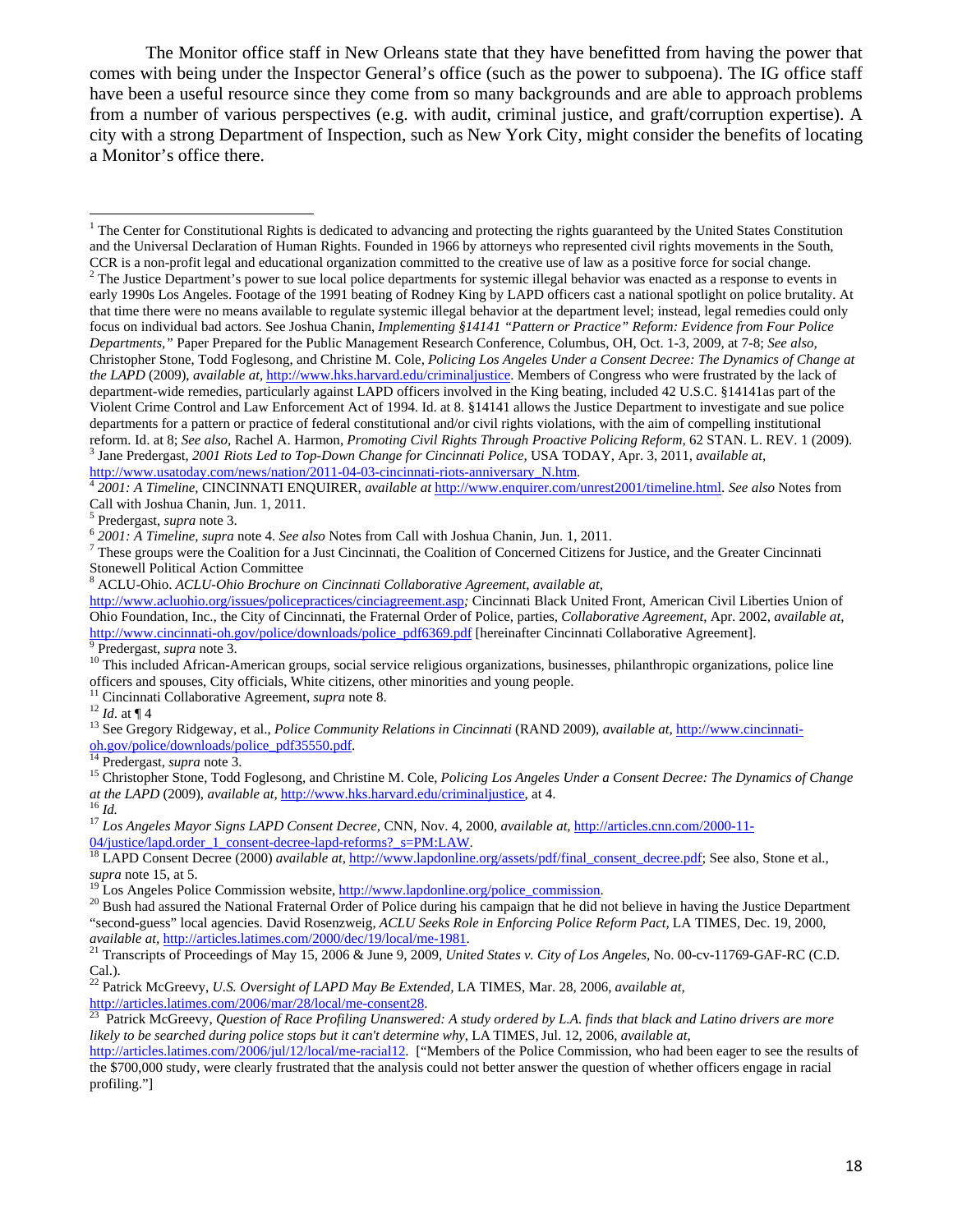<sup>28</sup> Call with Matt Nelson, Co-Founder and Former Spokesperson for the Milwaukee Police Accountability Coalition, May 24, 2011;<br>*Declaration of Matt Nelson, Glik v. Cunniffe et al*, 10-1764 (1<sup>st</sup> Cir.), Jan. 19, 2011.

 $^{29}$  In addition to lobbying and organizing, MPAC also engaged in direct service work, operating a city-wide legal clinic which assisted residents in filing complaints against officers. MPAC also helped found the Milwaukee Southside Community Justice Center, which provides a range of services for residents, including conflict resolution, mediation, pre-trial services, and re-entry services. Call with Matt Nelson, *supra* note 28; *Declaration of Matt Nelson, supra* note 28.<br><sup>30</sup> Declaration of Matt Nelson, supra note 28.<br><sup>31</sup> Declaration of Michelle Gross, Glik v. Cunniffe et al, 10-1764 (1<sup>st</sup> Cir.), Jan. 20, 2011.<br><sup>32</sup> Ar

*available at, http://news.minnesota.publicradio.org/features/2003/10/15\_hughesa\_copassault/; See also,* Brandt Williams, *Community* 

*Weighs Police Brutality Allegations,* MINNESOTA PUBLIC RADIO, Oct. 23, 2003, *available at,*

 $^{33}$  CUAPB Police Complaint Records,  $\frac{http://www.cuapb.org/PolicyComplaint Records asp.}{\text{34}$ <br>  $^{34}$  Declaration of Michelle Gross, supra note 31.<br>  $^{35}$  Human Rights Watch, Shielded from Justice: Police Brutality and Accountability in the Unit http://www.hrw.org/legacy/reports/reports98/police/index.htm.<br><sup>36</sup> *History of the Independent Police Monitor's Office, available at* <br>
<u>http://www.nolaoig.org/main/inside.php?page=independent police monitoring</u>.<br> *Id.* 

<sup>38</sup> Laura Maggi, *Former NOPD Officer Who Burned Henry Glover's Body 'Lost Your Compass,' Federal Judge Says, THE TIMES-*PICAYUNE, Mar. 31, 2011, *available at* http://www.nola.com/crime/index.ssf/2011/03/former\_nopd\_officer\_who\_burned.html. *See also, Nicole Gelinas, Policing the Big Easy, CITY JOURNAL, Apr. 4, 2011, <i>available at http://www.city-*<br>
<u>journal.org/2011/eon0404ng.html</u><br>
<sup>39</sup> Sefa Straste (Straster)

Safe Streets/Strong Communities, *Crisis of Confidence: Persistent Problems within the New Orleans Police Department, Voices and* Solutions from Communities Most Impacted by Violent Crime, Oct. 2006, available at, http://www.safestreetsnola.org/articles.html.<br><sup>40</sup> City of New Orleans Ordinance No. 23146, June 5, 2008, establishing an Independent Poli

Inspector General; throughout the process of establishing the Monitor's office, useful insights were drawn from the experiences of Denver, which established its own Police Monitor in 2005. Call with staff of New Orleans Office of the Independent Police Monitor. Jun. 28, 2011.

41 New Orleans Office of Inspector General, *Our Mission*, accessed July 18, 2011, *available at,*

http://www.nolaoig.org/main/inside.php?page=our\_mission.<br><sup>42</sup> Brendan McCarthy, *New Orleans Independent Police Monitor is a California Lawyer*, THE TIMES-PICAYUNE, Apr. 23, 2010,

available at, http://www.nola.com/politics/index.ssf/2010/04/new orleans independent police 1.html.<br><sup>43</sup> Call with New Orleans Office of Police Monitor, *supra* note 40.<br><sup>44</sup> Community reacts to DOJ's report on NOPD, THE L

<sup>45</sup> Call with Katie Schwartzmann, formerly an attorney with the ACLU of Louisiana and current managing attorney of the New Orleans office of the Southern Poverty Law Center

<sup>46</sup> U.S. Department of Justice Civil Rights Division, *Investigation of the New Orleans Police Department*, Mar. 16, 2011, *available at*  $\frac{http://www.justice.gov/ctrl'about/spl/nopd report.pdf}{tdl, at v}$ .

<sup>48</sup> U.S. Department of Justice Civil Rights Division, Letter from Assistant Attorney General Thomas Perez to Mayor Mitchell Landrieu, Mar. 16, 2011, *available at*, www.justice.gov/crt/about/spl/nopd\_letter.pdf. <sup>49</sup> For example, the NOPD has recently shown that it is receptive to DOJ and Monitor office recommendations around the handling of

police shootings. Currently, the NOPD is creating a special team of investigators that will be a part of the New Orleans Public Integrity Bureau who will be responsible for investigating all officer-involved shootings. A more formal process for addressing shootings more effectively is now underway.

50 Center for Constitutional Rights, *From Rhetoric to Action: A Report on U.S. Engagement with the UPR Process*, 2010, *available at,*  http://www.ccrjustice.org/upr.<br><sup>51</sup> The organizations that make up the coalition represent a number of communities of color in New York City that are heavily impacted

by police harassment and violence. They include the Malcolm X Grassroots Movement, Justice Committee (formerly the National

Congress for Puerto Rican Rights), Make the Road New York, and CAAAV Organizing Asian Communities, among others.<br><sup>52</sup> Coalition for Community Safety, Letter to Governor Paterson: A11177-A; S7945-A, prohibiting the recordin information of a person subjected to temporary questioning or search in a public place by police, Jul. 9, 2010.<br><sup>53</sup> N.Y. Crim. Proc. Law §140.50(4) (McKinney 2010) ["In cities with a population of one million or more, in

the personal identity of an individual who has been stopped, questioned and/or frisked by a police officer or peace officer, such as the name, address or social security number of such person, shall not be recorded in a computerized or electronic database if that individual is released without further legal action; provided, however, that this subdivision shall not prohibit police officers or peace

 24 Analysis Group, Inc., *Pedestrian and Motor Vehicle Post-Stop Data Analysis Report,* Jul. 2006, *available at,* 

*http://www.analysisgroup.com/cases.aspx?id=1505.*<br><sup>25</sup> ACLU/SC, *New Report Shows Blacks and Hispanics Are Stopped, Searched, Frisked, and Arrested Disproportionately by the LAPD,*<br>Oct. 20, 2008, *available at, http://www* 

<sup>&</sup>lt;sup>26</sup> Joel Rubin, *LAPD offers response to U.S. criticism*, LA TIMES, Dec. 7, 2010; Mark Rosenbaum and Peter Bibring, *Op-Ed: LAPD – It's not quite reformed*, LA TIMES, Jun. 4, 2006.<br><sup>27</sup> See Rosenbaum and Bibring, *supra*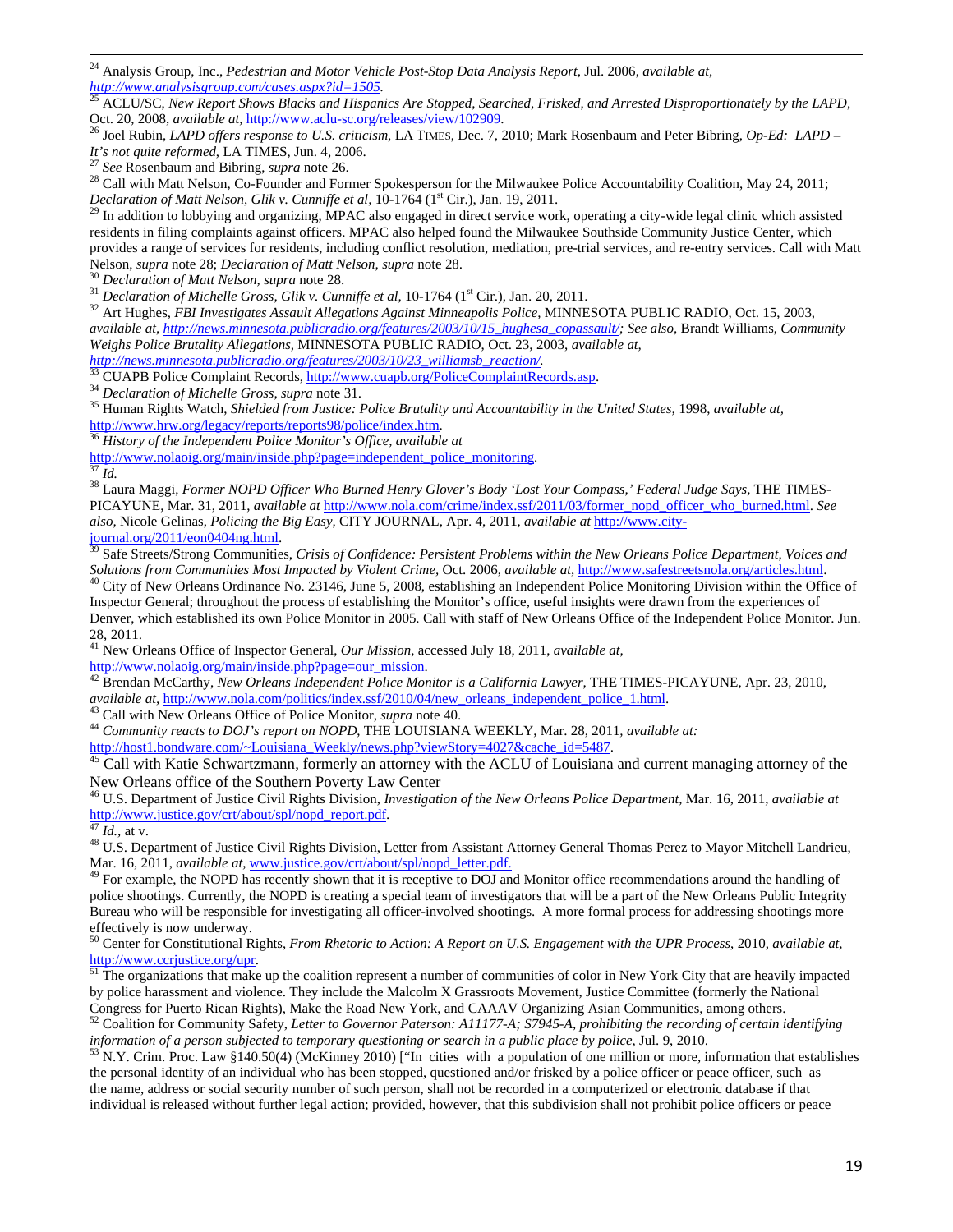officers from including in a computerized or electronic database generic characteristics of an individual, such as race and gender, who has been stopped, questioned and/or frisked by a police officer or peace officer."].<br><sup>54</sup> New York State Office of the Attorney General, Civil Rights Bureau, *The New York City Police Department's "Stop and Frisk"* 

*Practices: A Report to the People of the State of New York from the Office of the Attorney General* (1999), *available at,*<br>www.ag.ny.gov/media\_center/1999/dec/stp\_frsk.pdf.<br> $\frac{55}{25}$  Devictive dec/Give CNL X, J, OGC: 4

<sup>55</sup> Daniels v. the City of New York, 99 Civ. 1695 (SAS) (S.D.N.Y.)<br><sup>56</sup> See Stipulation of Settlement in *Daniels v. City of New York*, 99 Civ. 1695 (S.D.N.Y. Sep. 24, 2003).<br><sup>57</sup> This is examined in depth in the followi CENTER FOR CONSTITUTIONAL RIGHTS PRELIMINARY REPORT ON UF-250 DATA FROM 2005 THROUGH JUNE 2008, 2008, available at, <u>www.ccrjustice.org/files/Report\_CCR\_NYPD\_Stop\_and\_Frisk\_1.pdf</u>.<br><sup>58</sup> Floyd v. City of New York, 08 Civ. 1034 (SAS) (S.D.N.Y.)<br><sup>59</sup> In 2010, The NAACP Legal Defense and Education Fund, along with the Le

*York*, 10 Civ. 699 (SAS) (S.D.N.Y), a class action alleging that the NYPD has a policy and practice of conducting unconstitutional and racially discriminatory trespass stops and arrests in New York City public housing buildings. Later that same year, a private civil rights firm filed *Stinson v. City of New York*, 10 Civ. 4228 (S.D.N.Y.) (the law firm which brought the Stinson case is Cohen and Fitch, LLP, along with attorney Jon Norinsberg), a class action brought on behalf of New York residents claiming they were issued unconstitutional summonses as a result of the NYPD's policy and practice of imposing quotas on the numbers of summonses NYPD officers are required to write in a given month. Finally, in 2011, the New York Civil Liberties Union (NYCLU) filed *Battle v. City of New York*, 11 Civ. 3599 (S.D.N.Y.), a lawsuit challenging the constitutionality of the NYPD's practice of stopping and frisk primarily minority passengers in

New York City livery cabs as part of its Taxi/Livery Robbery Inspection Program (TRIP). 60 Richard Pérez-Pena, *U.S. Intervention Sought for Newark Police Abuses,* NY TIMES, Sep. 8, 2010, *available at,*  http://www.nytimes.com/2010/09/09/nyregion/09newark.html. 61 Joshua Chanin, *The Best Hope for Police Reform in Newark,* STAR-LEDGER, Jan. 17, 2011, *available at,* 

http://blog.nj.com/njv\_guest\_blog/2011/01/the\_best\_hope\_for\_police\_refor.html.

62 ACLU-NJ, *In the Matter of a Petition for an Investigation into the Newark, New Jersey Police Department by the United States*  Department of Justice Pursuant to 42 U.S.C. § 14141, Dec. 3, 2010, available at, http://www.aclu-nj.org/downloads/120310dojsupp.pdf. 63 Michael Wilson and Serge F. Kovaleski, A Fatal Encoutner in a Newark Park, NY TIMES, A

http://www.nytimes.com/2010/08/22/nyregion/22newark.html?ref=cm\_dly\_lnk&pagewanted=1.<br><sup>64</sup> Call with Alex Shalom, ACLU-NJ, May 24, 2011.<br><sup>65</sup> The ACLU was familiar with the work of federal monitors since one had been insta eight years as the result of a previous DOJ pattern-and-practice investigation. The ACLU notes the results of the monitor's work and accompanying reforms have been mixed, but there have been concrete changes such as the implementation of an early warning system for problem officers, new training systems and supervisory policies to monitor road stops; and dashboard cameras in police vehicles to videotape traffic stops. *Also See Federal Oversight of N.J. State Police Ends*, THE TRENTONIAN, Sep. 22, 2009, *available at*, <br>http://www.trentonian.com/articles/2009/09/22/news/doc4ab85700595b0778316989.txt.

<sup>66</sup> Call with Alex Shalom, *supra* note 63.<br><sup>67</sup> ACLU-NJ, A*CLU Welcomes Decision to Investigate Newark Police Department*, May 9, 2011, *available at*, *http://www.aclu*nj.org/news/2011/05/09/aclu-welcomes-decision-to-investigate-newark-police-department/. 68 Jason Grant and James Queally, *Federal Investigation of Newark Police Dept. Launched; Mayor Booker Welcomes Probe,* STAR-

LEDGER, May 10, 2011, *available at,* http://www.nj.com/news/index.ssf/2011/05/federal\_investigation\_of\_newar.html; *See also,*  ACLU-NJ, *In the Matter of a Petition for an Investigation into the Newark, New Jersey Police Department by the United States Department of Justice Pursuant to 42 U.S.C. § 14141,* Sep. 9, 2010, *available at,* http://www.aclu-

nj.org/legaldocket/petitiontoinvestigatethene.htm. 69 *PolitiFact New Jersey: Cory Booker's claim about the ACLU and Newark police investigation,*

STAR-LEDGER, Jun. 22, 2011, available at, http://www.nj.com/news/index.ssf/2011/06/politifact\_new\_jersey\_cory\_boo.html.<br><sup>70</sup> Department of Justice, Justice Department Opens Investigation into the Newark, N.J., Police Depar http://www.justice.gov/opa/pr/2011/May/11-crt-585.html.<br><sup>71</sup> McCarthy is now the head of the Chicago Police Department

 $72$  In 1985, Philadelphia police dropped a bomb from a helicopter onto a residential neighborhood, targeting members of the black radical organization MOVE. The ensuing fire killed eleven people, including six children, and destroyed 61 homes in the neighborhood. 20 years later, the city had spent over \$42 million in financial settlements, investigation, and rebuilding related to that day. *See* Martha T. Moore, *1985 Bombing in Philadelphia Still Unsettled,* USA TODAY, May 11, 2005, *available at,* http://www.usatoday.com/news/nation/2005-

05-11-philadelphia-bombing\_x.htm.<br><sup>73</sup>Human Rights Watch, *supra* note 35.<br><sup>74</sup> Reuben Kramer, *Philly Police Settle Suit Over 'Stop and Frisk*,' COURTHOUSE NEWS SERVICE, Jun. 24, 2011, *available at*,<br>*http://www.courthou* 

*http://www.courthousenews.com/2011/06/24/37675.htm.* <sup>75</sup> *Id.* 76Lisa Thomas Laury, The Controversy Over Stop and Frisk, ABC NEWS, Jun. 22, 2007, *available at,* 

*http://abclocal.go.com/wpvi/story?section=news/local&id=5411375;* Andrew Maykuth, *Philly Cops Ready to Up Stop-and-Frisk Tactics,* PHILADELPHIA INQUIRER, Apr. 14, 2008, *available at*, <u>http://www.policeone.com/patrol-issues/articles/1683965-Philly-cops-ready-to-up-stop-and-frisk-tactics/</u><br>
<sup>77</sup> Kethering S.544, *N. J. J. J. J. J. J. J. J.* 

cops-ready-to-up-stop-and-frisk-tactics/. 77 Katherine Scott, *YouTube Video Sparks Police Controversy,* ABC NEWS, Sept. 17, 2010, *available at,*  http://abclocal.go.com/wpvi/feature?section=news/local&id=7675377; Betsey Piette, *Philadelphia People's Tribunal Exposes Police* 

*Brutality,* WORKERS WORLD, Jan. 20, 2011, *available at,* http://www.workers.org/2011/us/philadelphia\_1027/.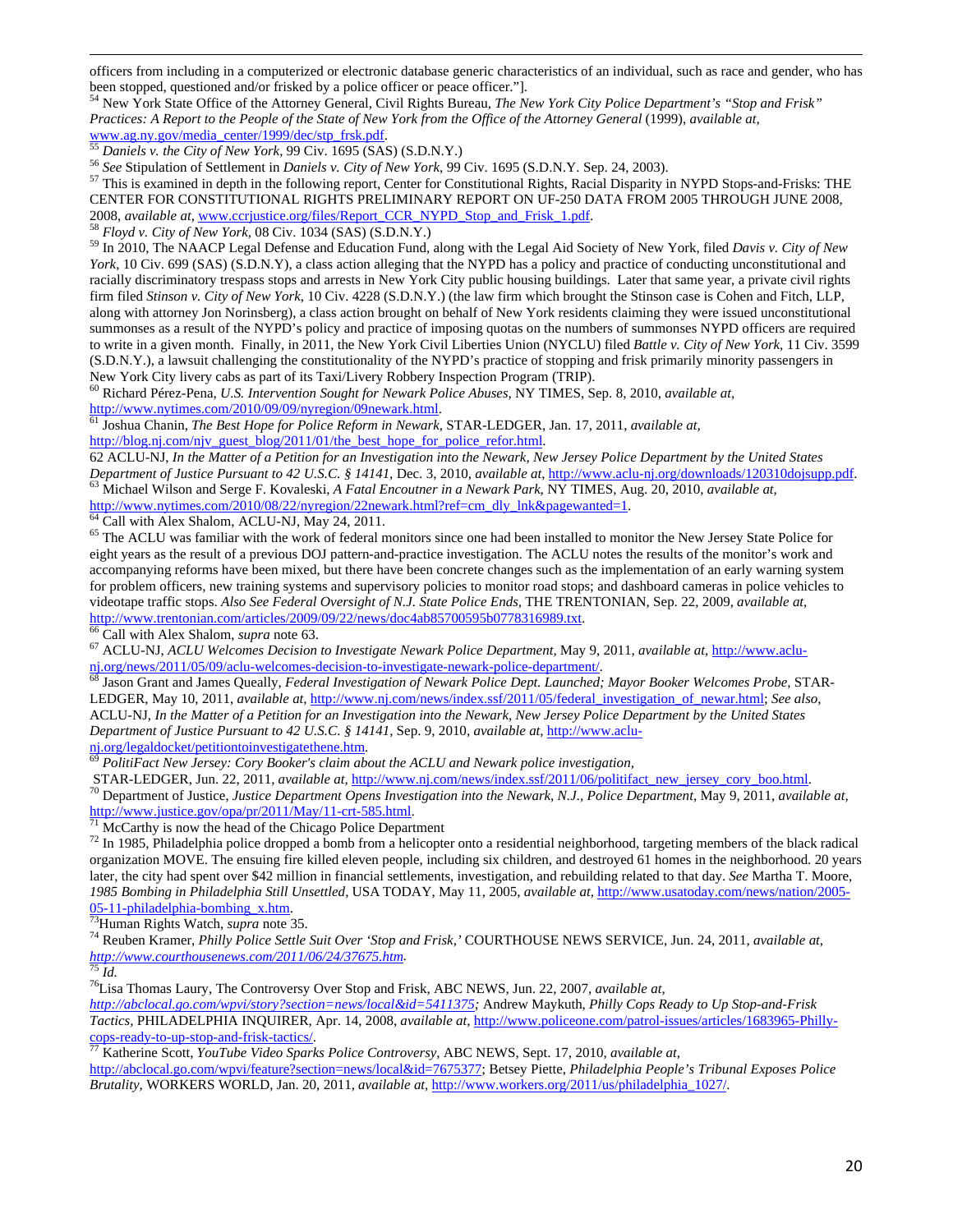$^{78}$  These organizations include the Nation of Islam, the Philadelphia Freedom Schools, the Poor Righteous Party of the Black Nation, the United Negro Improved Association, Sankofa Community Empowerment, and the Republic of New Afrika. Call with Shasheena Bray, Askia Coalition Against Police Brutality, Jul. 13, 2011.

79 Robert Moran, *Family Accuses Police of Brutality During Search,* PHILADELPHIA INQUIRER, Oct. 27, 2010, http://articles.philly.com/2010-10-27/news/24953515\_1\_police-custody-officers-police-vehicle; Call with Shasheena Bray, *supra* note

 $\overline{77}$ .<br><sup>80</sup> Call with Shasheena Bray, *supra* note 77.

<sup>81</sup> Bailey, et al. v. City of Philadelphia, et al, No. 10-5952, E.D.Pa, Complaint available at,

http://www.aclupa.org/downloads/Baileycomp.pdf*;* Susan Phillips, *ACLU Sues Philadelphia Over "Stop and Frisk,"* WHYY, Nov. 4,

82 ACLU-PA, ACLU-PA and Civil Rights Firm File Class Action Lawsuit Against Philadelphia Police Department for Racial Profiling, Nov. 4, 2010, *available at,* http://www.aclupa.org/pressroom/aclupaandcivilrightsfirmfi.htm. 83*Bailey, et al. v. City of Philadelphia, et al,* No. 10-5952 *(*E.D.Pa). Consent decree available at,

http://www.aclupa.org/downloads/Baileyconsentdecree.pdf [hereinafter *Bailey* Consent Decree]; Reuben Kramer, *Philly Police Settle Suit Over 'Stop and Frisk,' COURTHOUSE NEWS SERVICE, Jun. 24, 2011, <i>available at, http://www.courthousenews.com/2011/06/24/37675.htm.*<br><sup>8484</sup>*Bailey Consent Decree, supra note 82.* 

<sup>85</sup> Call with Shasheena Bray, *supra* note 77.<br>
<sup>86</sup> Jennifer Anderson, *Cops Cleared in Mejia Shooting*, PORTLAND TRIBUNE, Apr. 27, 2001, *available at*<br>
<u>http://www.portlandtribune.com/news/story.php?story\_id=3324</u>.<br>
<u></u>

http://www.portlandtribune.com/news/story.php?story\_id=3324. 87 Maxine Bernstein, *Portland Police Rally to Support Officer in Beanbag Shotgun Case,* THE OREGONIAN, Nov. 24, 2009, *available*  at, http://www.oregonlive.com/portland/index.ssf/2009/11/portland police support suspen.html.<br><sup>88</sup> Id.<br><sup>89</sup> Maxine Bernstein, *Portland Police Chief Fires Officer Ron Frashour in Aaron Campbell Shooting*, THE OREGONIAN, No

2010, *available at*, <u>http://www.oregonlive.com/portland/index.ssf/2010/11/portland\_police\_chief\_mike\_ree\_1.html. 90 http://www.portlandonline.com/auditor/index.cfm?c=26646. 91 Call with Ashlee Albies, May 25, 2011.</u>

 $92$  Given its long history of community building and activism since 1950s-60s by black pastors in Portland and across the country who organized around civil rights issues, the AMA carries a fair amount of weight in the city. Nancy Haught, *Portland's Albina Ministerial Alliance Demands Accountability and Reform for Police Use of Deadly Force,* THE OREGONIAN, Nov. 21, 2010, *available at* http://www.oregonlive.com/pacific-northwest-

news/index.ssf/2010/11/portlands albina ministerial alliance demands accountability and reform for police use of deadly for.html.<br><sup>93</sup> Id.<br><sup>94</sup> The five primary goals of the Coalition were: 1. A federal investigation by th

rights violations, as well as a federal audit of patterns and practices of the Portland Police Bureau; 2. Strengthening the Independent Police Review Division and the Citizen Review Committee with the goal of adding power to compel testimony; 3. A full review of the Bureau's excessive force and deadly force policies and training with diverse citizen participation for the purpose of making recommendations to change policies and training; 4. The Oregon State Legislature narrowing the language of the State Statute for deadly force used by police officers; and 5. Establishing a special prosecutor for police excessive force and deadly force cases. *See* http://www.albinaministerialcoalition.org/<br><sup>95</sup> Halan June *Parthur LGU, GU, WW*.

http://www.albinaministerialcoalition.org/. 95 Helen Jung, *Portland City Council Unanimously Approves Police Oversight Reforms,* THE OREGONIAN, Mar. 31, 2010, http://www.oregonlive.com/portland/index.ssf/2010/03/portland\_police\_oversight\_hear.html.<br><sup>96</sup> *Id.*; The IPR cannot require officers to respond to its questions, rather it must ask through the Internal Affairs Division,

Ashlee Albies, *supra* note 90.<br><sup>97</sup> Call with Ashlee Albies, *supra* note 90.<br><sup>98</sup> Department of Justice, Justice Department Opens Investigation into the Portland, Oregon, Police Bureau, Jun. 8, 2011, available at, http://www.justice.gov/opa/pr/2011/June/11-crt-742.html.<br><sup>99</sup> Jerry Seper, *Justice Launches Investigation on Portland Police*, THE WASHINGTON TIMES, Jun. 8, 2011, *available at*,

http://www.washingtontimes.com/news/2011/jun/8/justice-launches-investigation-on-portland-police/.<br><sup>100</sup> Denis Theriault, *Federal Probe of Portland Police: What It Means and What Advocates Are Saying*, THE PORTLAND MERCUR

BLOGTOWN, Jun. 8, 2011, *available at,* http://blogtown.portlandmercury.com/BlogtownPDX/archives/2011/06/08/federal-probe-ofportland-police-what-it-means-and-what-advocates-are-saying.<br>
<sup>101</sup> *Id.*<br>
<sup>102</sup> *Id.*<br>
<sup>102</sup> *Id.*<br>
<sup>103</sup> Call with staff of New Orleans Office of the Independent Police Monitor. Jun. 28, 2011.<br>
<sup>104</sup> ACLU-Ohio. *ACLU-Ohi* 

http://www.acluohio.org/issues/policepractices/cinciagreement.asp*;* Cincinnati Black United Front, American Civil Liberties Union of Ohio Foundation, Inc., the City of Cincinnati, the Fraternal Order of Police, parties, *Collaborative Agreement,* Apr. 2002, *available at,* 

<sup>105</sup> For more on the Center's work, *see* <u>http://www.cpopcenter.org/</u>.<br><sup>106</sup> The End Racial Profiling Act of 2010, H.R. 5748,  $111^{th}$  Cong. (2010).<br><sup>107</sup> Id.<br><sup>108</sup> CCR, From Rhetoric to Action: A Report on U.S. Engagem *at,* http://www.ccrjustice.org/files/CCR\_UPR%20Report\_March%202011.pdf. <sup>109</sup> *Id.*